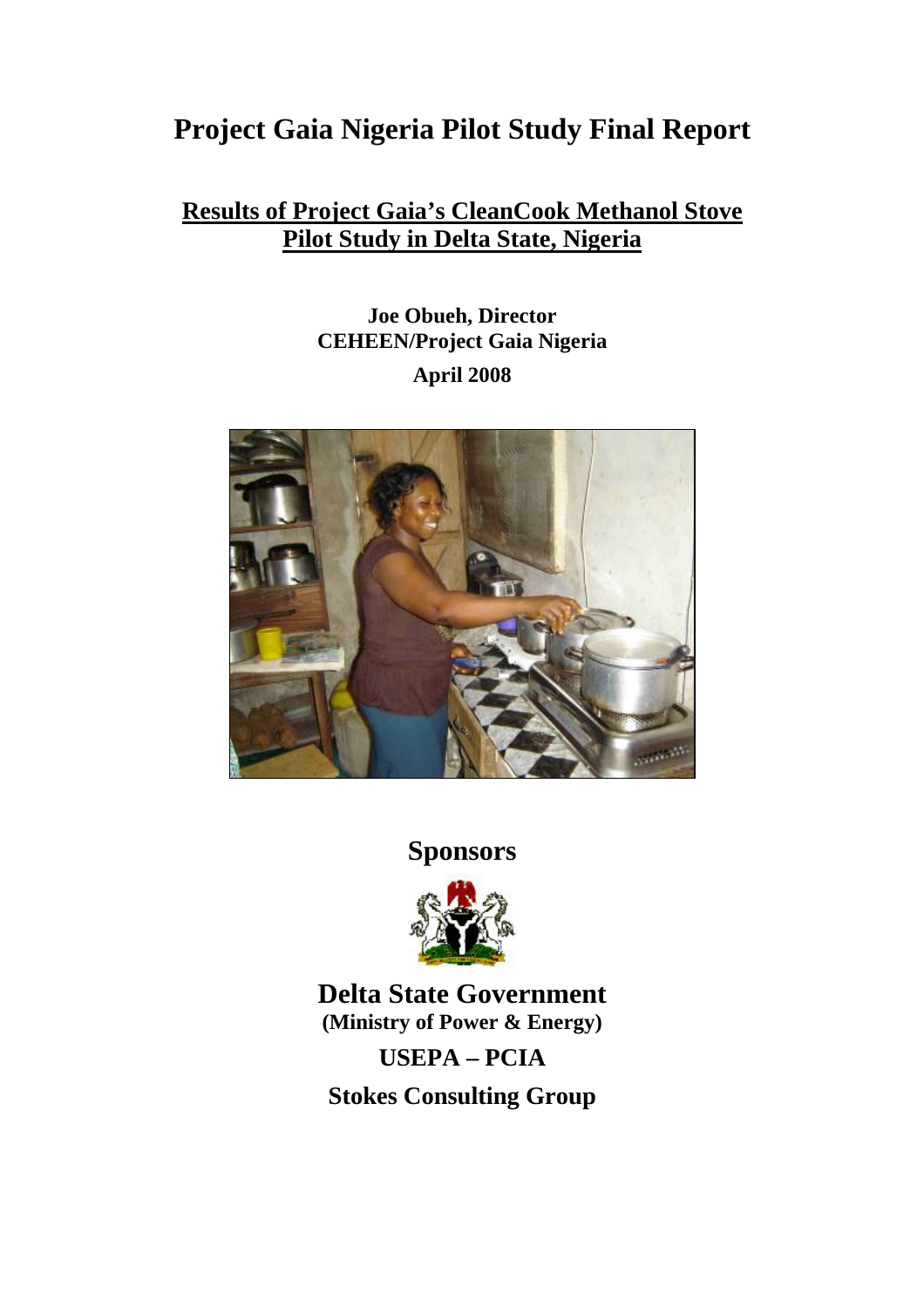# **1.0 Background**

In February 2007, Project Gaia Research Studies, a research project facilitated in Nigeria by the Centre for Household Energy and Environment, Stokes Consulting Group and Dometic, with grants from the United States Environmental Protection Agency (USEPA) under its Partnership for Clean Indoor Air and Delta State, and support from the Delta State's Ministry of Power and Energy launched the pilot testing of 150 methanol fueled CleanCook stoves in 150 randomly selected homes from the three senatorial districts of Delta State, Nigeria.

# **1.1 Initial Mini-pilot Study**

Beginning in 1998, Dometic AB (formally of Electrolux) has been actively engaged in research to determine the feasibility of adapting the *Origo-series alcohol stoves*  (and other Dometic alcohol appliances) for use in developing countries using denatured methanol as a stove and household energy fuel to supplement the limited supply of ethanol currently available in developing countries. Methanol is potentially a cheap and abundant liquid fuel particularly in Nigeria because of the availability of natural gas of which a significant volume is currently being wasted through years of gas flaring.

Methanol is easily and cheaply processed from natural gas. Dr. Charles Andy Stokes of the Stokes Consulting Group, an energy and renowned methanol expert, originally developed this concept for the developing nations and brought it to Electrolux. This effort culminated in a 15-stove pilot study in Delta State, Nigeria, in collaboration with the state's Ministry of Power and Energy. Assisted by Winrock International, this effort was facilitated by the Centre for household Energy and Environment and the Delta State Ministry of Power and Energy.

Dometic AB provided 15 new prototype CleanCook stoves specially designed for this project. Project results were published in January 2004 with positive results, including the finding that: *"All respondents, representing 100% of the study group, say they would buy the stove to replace their current cooking devise, if there would be regular supply of methanol fuel to run the stove."* This success of this test run led to the extensive 150-stove pilot study.

# **1.2 Aims and Objectives of the Pilot Study**

The pilot study, in the course of the three months duration, empirically examined the following cooking energy issues;

- (a) Consumers' response to the methanol stove and its fuel over a range of issues and indicators including; acceptability of the CleanCook stove and methanol fuel; affordability of both stove and fuel; efficiency of stove and its fuel as well as safety of the stove and its fuel;
- (b) Consumers' attitudes about switching to alcohol stove and its fuel, and the limitations placed upon their choices;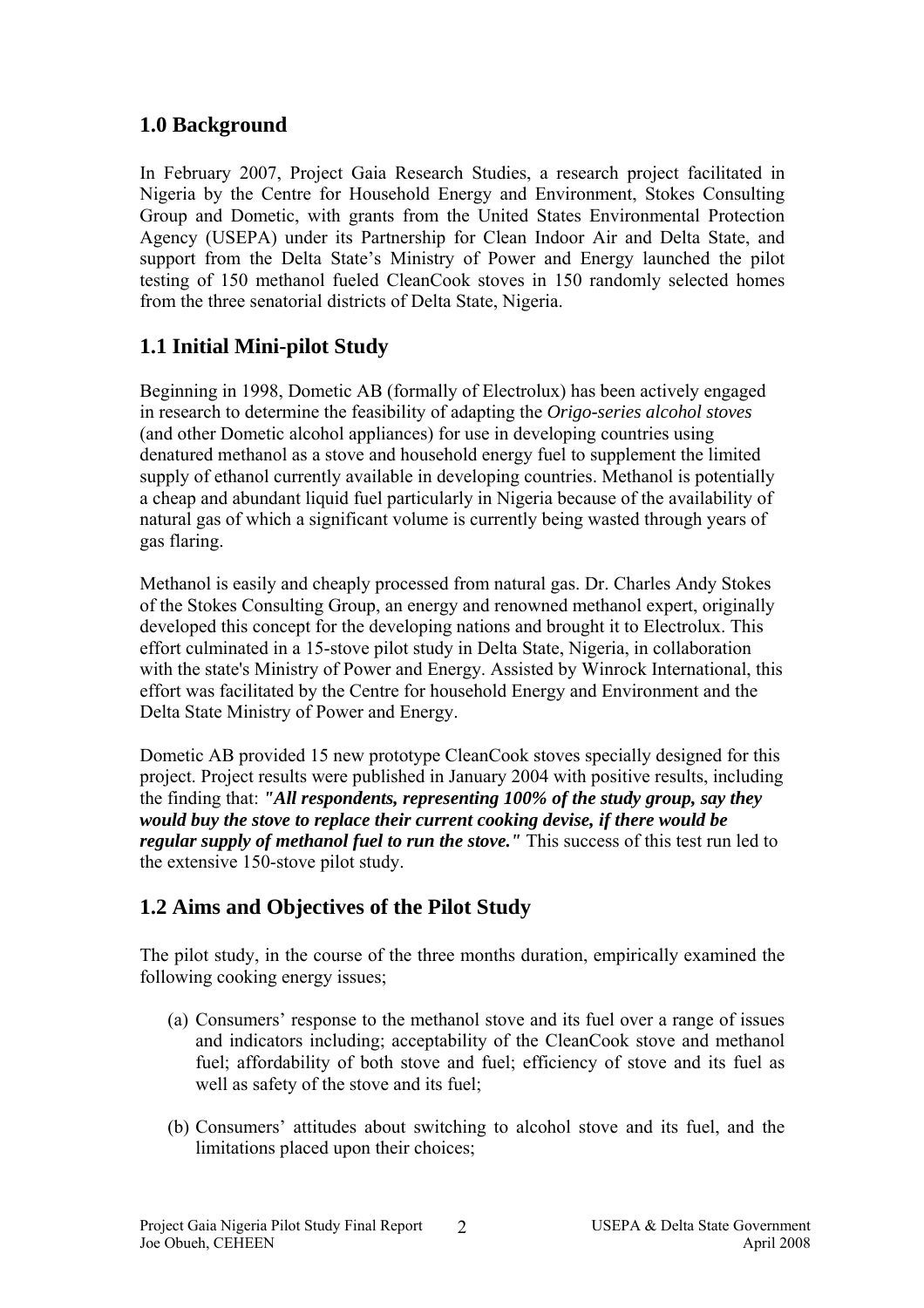- (c) Necessary modifications to be made to the stove;
- (d) Safety analysis of methanol fuel handling and distribution logistics;
- (e) The pricing estimates for both stove and fuel.

# **1.3 Methodology of Survey, Household Selection and Household Monitoring Procedure**

Over a period of 3 months between March and May 2007, 150 households represented by low, middle and high income groups across three major towns and their 17 subcommunities participated in the study. Bi-weekly questionnaire and daily fill-out sheet were the main survey instruments used in the methodology. The data analyzed in the this report accounted for a total of 9,230 daily fill-out sheets from the daily monitoring of cooking tasks in the homes relating to cooking time, amount of fuel used, user satisfaction with the stove and fuel, and the price estimates consumers are willing to pay for both stove and fuel. Data were analyzed using simple percentages.

Using predetermined selection criteria, Project Gaia surveyors carefully distributed the 150 stoves among the participating households in their respective survey locations assigned to them. This was followed by the distribution of denatured methanol every week to the surveyors in 2-fifty litre jerry cans containing 100 litres from which they dispensed into their 10-litre working jerry cans, which they carried along as they distributed fuel to the participating households. For ease of fuel distribution, the surveyors were each given a graduated plastic jug into which methanol was measured in 2.4 litres from the 10 litre jerry cans into the 2 canisters in 1.2 litre measurement apiece.

Project Gaia surveyors were instructed *NOT* to deliver methanol to the families without first dispensing fuel directly into the stove canisters. Surveyors were instructed to watch out for some respondents who might be curious to the extent they would request for their fuel supplies in containers so as to fill the canisters themselves under the guise of assisting the surveyors reduce their visits.

Furthermore, the surveyors were always ready and on hand to respond to any needs, questions, concerns and situations that came up in any of the pilot study homes.

On the issue of safety, the surveyors each spent a considerable period, sometimes up to an hour, in each home prior to placement of stoves to go through the following tasks:

- (a) A brief background of the project;
- (b) The nature of methanol and its application as a household fuel;
- (c) The different parts of the CleanCook stove and their functionality;
- (d) The identified primary cook was trained to operate the stove *(tasks carried out during the training were lighting the stove, turning off the stove and cleaning the stove);*
- (e) Water boiling test performance on the stove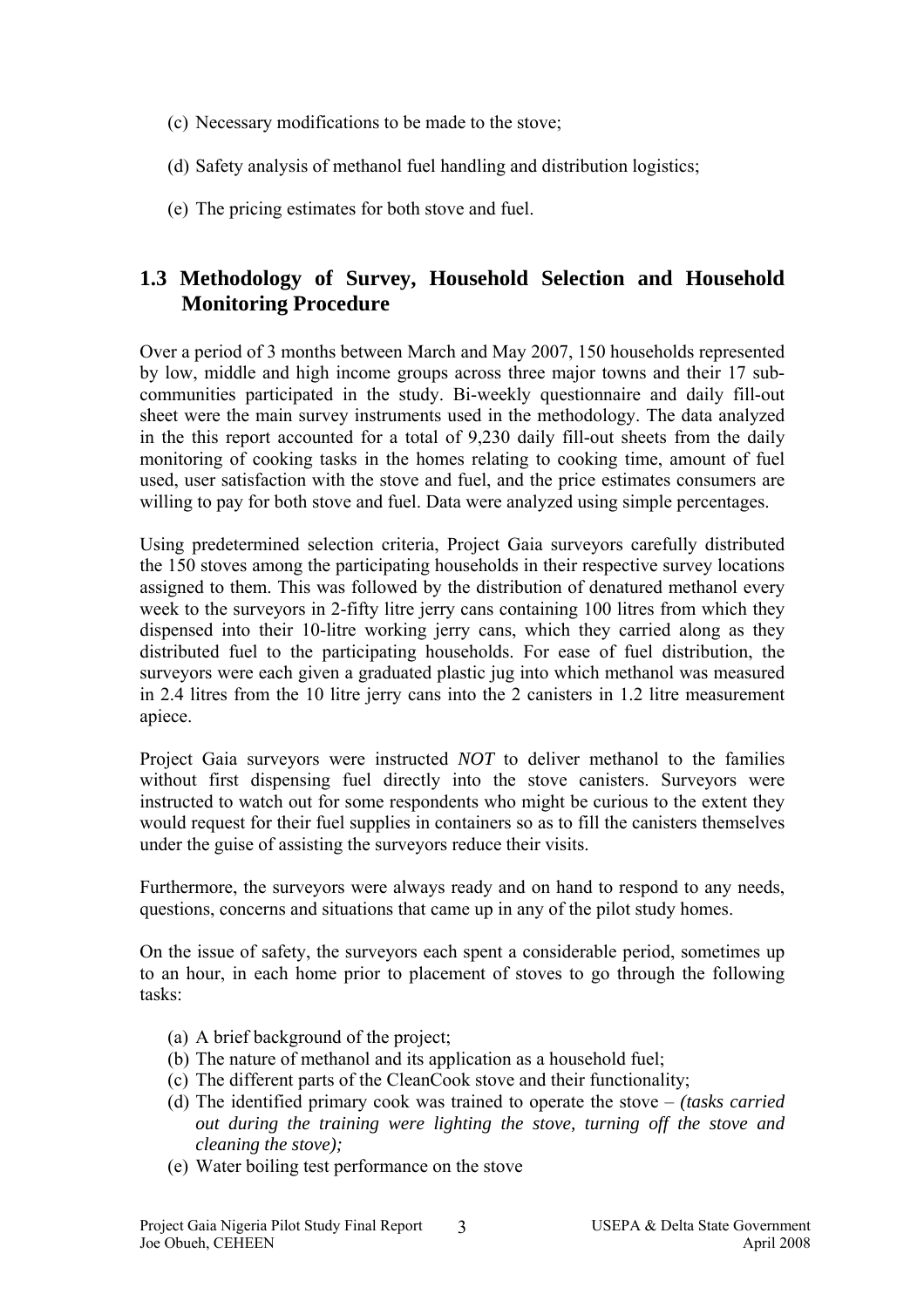Follow-on assignments involved the surveyors visiting each household everyday for the first 2 weeks of the study to ensure that everything was going on as planned, and to familiarize the families with the stoves and fuel in order to make them comfortable with the new cooking technology.

## **2.0 Description of the Pilot Study Location – Delta State**

Delta State, which was formed out of the defunct Bendel State in 1991, is divided into 25 local government areas, which operate under 3 senatorial districts. Delta State lies roughly between longitude  $5°00'$  and  $6°45'$  East and latitude  $5°00'$  and  $6°30'$  North. The state has a total land area of approximately 18,000km of which 6,000km is mangrove swamp situated along a coastline stretching over 160 km. The major rivers in Delta State are the Niger, Ase, Forcados, Warri, Ethiope, Benin, Escravos and Ossiomo. The total population of the state according to the 2006 population census is 4,098,391. The majority of the population lives in urban areas. The major ethnic groups in Delta State are Urhobo, Ibo, Ijaw, Isoko and Itsekiri.

Endowed with 40 per cent of Nigeria's total oil and gas resources, or some 10 to 16 billion barrels of oil and some  $160 \times 10^{12}$  cubic feet of natural gas, Delta State is awash in oil and gas wealth and possibly the richest oil and gas jurisdiction in sub-Saharan Africa. Despite this enormous wealth in energy resources, the vast majority of the population is not only extremely poor economically, but energy poor as well. An estimated 98 per cent of households lack access to quality cooking and lighting fuels (Obueh, 2006). This situation compels families to depend wholly on inferior and health damaging fuelwood and kerosene fuel. The people of Delta State are desperate for clean cooking energy.

As one travels throughout Delta State, fuelwood gathering from forests that have become marginal, together with long queues of people waiting to purchase kerosene that is perennially scarce, is in evidence everywhere. For the most part, women are seen in the evenings returning home carrying enormous bundles of fuelwood on their head after a full day's drudgery of wood gathering. CEHEEN estimates that a typical rural woman in Delta State spends six hours gathering fuelwood (Obueh, 2006).

In the urban centres, up to 9 per cent of the households depend on kerosene to supplement fuelwood in some cases. About 1 per cent depends on LPG. The use of kerosene has been hampered by a corrupt distribution system, poor quality and condensate –laden kerosene that burn with high emissions of soot and particulate matter. Contaminated kerosene has continued to claim lives in Delta State.

These problems are compounded by pollution from years of uncontrolled gas flaring from an estimated 50 gas flare sites scattered around Delta State. An estimated 80 per cent of the 2 billion standard cubic feet of natural gas that Nigeria flares daily is from the gas fields in Delta State. It is ironic that the people of Delta State must cut down their valuable forests to cook literally in the sight of oil rigs and flow stations.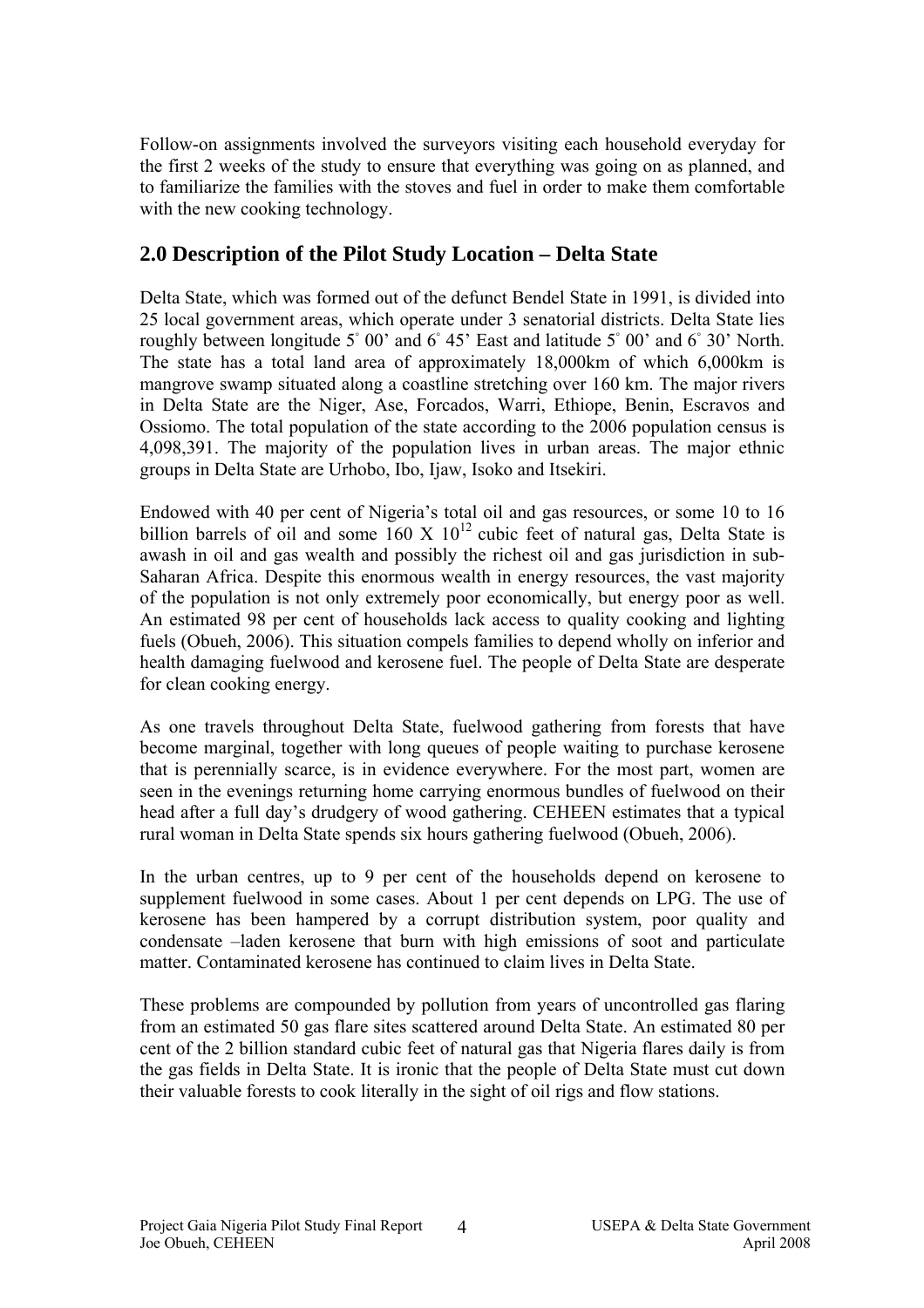**Despite its oil and gas wealth, 95% of people in Delta State use either some fuel wood or only fuel wood for cooking. Some communities around the oil fields must cut down their valuable trees to cook in sight of oil rigs and flow stations**





Delta's topography and climate make it ideal for many types of agriculture. Cassava, yam, and maize are the main food crops produced, while oil palm and rubber are the predominant cash crops. Although growth in the Delta economy has been dominated by non-agricultural sectors, as much as 70 per cent of the population is engaged in subsistence farming, while another 10 per cent is engaged in large-scale commercial farming and fishing activities.

# **2.1 Profile of the Pilot Study Sites and sub – Locations**

The pilot study was conducted in three main towns in Delta State: Asaba, Warri and Abraka. The study covered 17 communities and villages in these three major towns.

# **2.1.1 Asaba Pilot Study Location and sub-Locations**

Asaba is the capital of Delta State and also the administrative headquarters of Oshimili South Local Government Area. Asaba is situated along the River Niger, which forms its South – East boundary. It is Nigeria's gateway to the commercial Eastern Nigeria. Education level is high, being an administrative centre. It is dominated by civil servants, who constitute the bulk of the high and middle income categories of the population. The Ministry of Power and Energy, our local partner, is located in Asaba.

Asaba has a rich cultural heritage that dates back to Nigeria's pre independence era, when it once served as the capital of the Royal Niger Company during the British rule.

Sixty families participated in the study in Asaba pilot location. The importance of Asaba being the state capital and home to over 80 per cent of the civil servants in the state informed the allocation of 60 stoves, representing 40 per cent of the pilot study stoves. The other communities and villages that constituted Asaba pilot location were Okwe, a fishing village adjoining Asaba on the bank of the River Niger that received 10 stoves; Ogwashi-Uku, an agrarian town and headquarters of Aniocha South Local Government Area that was allotted 5 stoves; Obior, a rice faming community 40 km from Asaba was allocated 3 stoves. Agbor, a commercial and agrarian town and also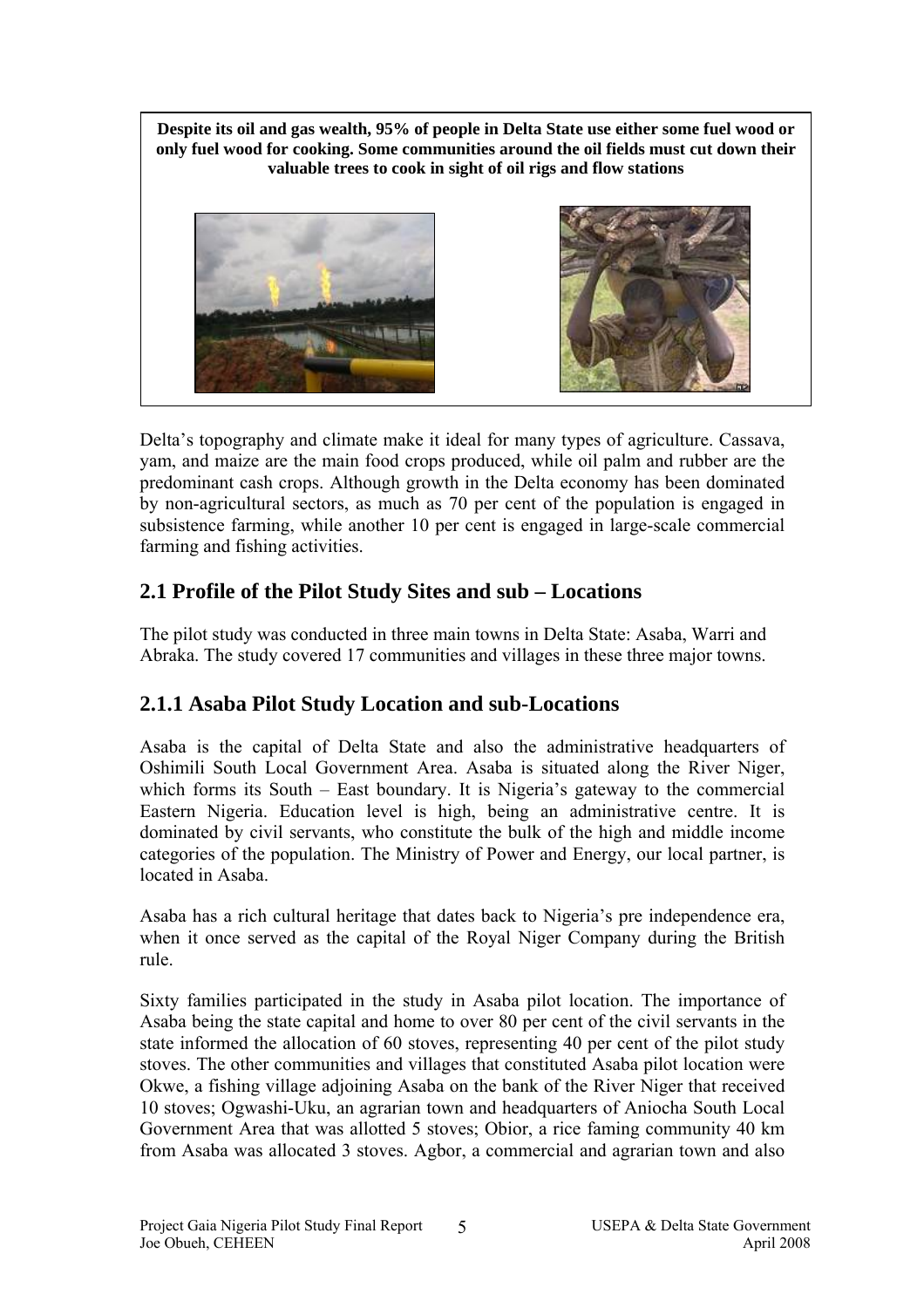the headquarters of Ika South Local Government Area was allotted 7 stoves, while its neighbouring village, Umunede, got 5 stoves. 15 stoves were placed in Government residential quarters in the homes of civil servants. Ibusa, a town 5 km from Asaba was allocated 5 stoves, while Asaba metropolis was allotted 10 stoves.



"The CleanCook stove is very safe. It is much safer and cleaner than my kerosene stove, which I have not touched ever since you brought this CleanCook stove to me. As you can see, my pots are now cleaner than before. I am very satisfied with the new stove" - Mrs. Florence Egede, Asaba, Delta State

## **2.1.2 Abraka Pilot Study Location and sub-Locations**

Abraka is a quiet agrarian town located in Ethiope East Local Government Area that has a population of 113,929 people (National Population Commission, Asaba, 2006). It is predominantly a low income community. The location of the state's university in the town has, however, ensured the presence of some 5% and 2% middle and upper income groups respectively. The university population has increased the entire population of Abraka to some 25,000 inhabitants. Abraka is home to the famous Ethiope fresh water river, which gives the community its unique ecology. The presence of a university informed the high level of education in the sample size of this community, where 42% of the heads of the households interviews had basic education some up to university level.

Forty five households participated in the study. Twenty of the 45 stoves were placed in Abraka main town, while 7 stoves went to Obiaruku a neighbouring community, which serves as satellite town to the university population. Sapele, the administrative headquarters of Sapele Local Government Area, was allocated 10 stoves. Its neighbouring town, Oghara, was allotted 8 stoves.

6



"It is really a CleanCook stove. It is faster than my kerosene stove. I use less fuel in cooking the same food that I cooked with my kerosene stove; but you should make the canisters bigger so that it can cook for longer hours" - Mrs. O Ossai, Warri, Delta State, Nigeria

Project Gaia Nigeria Pilot Study Final Report 6 USEPA & Delta State Government Joe Obueh, CEHEEN April 2008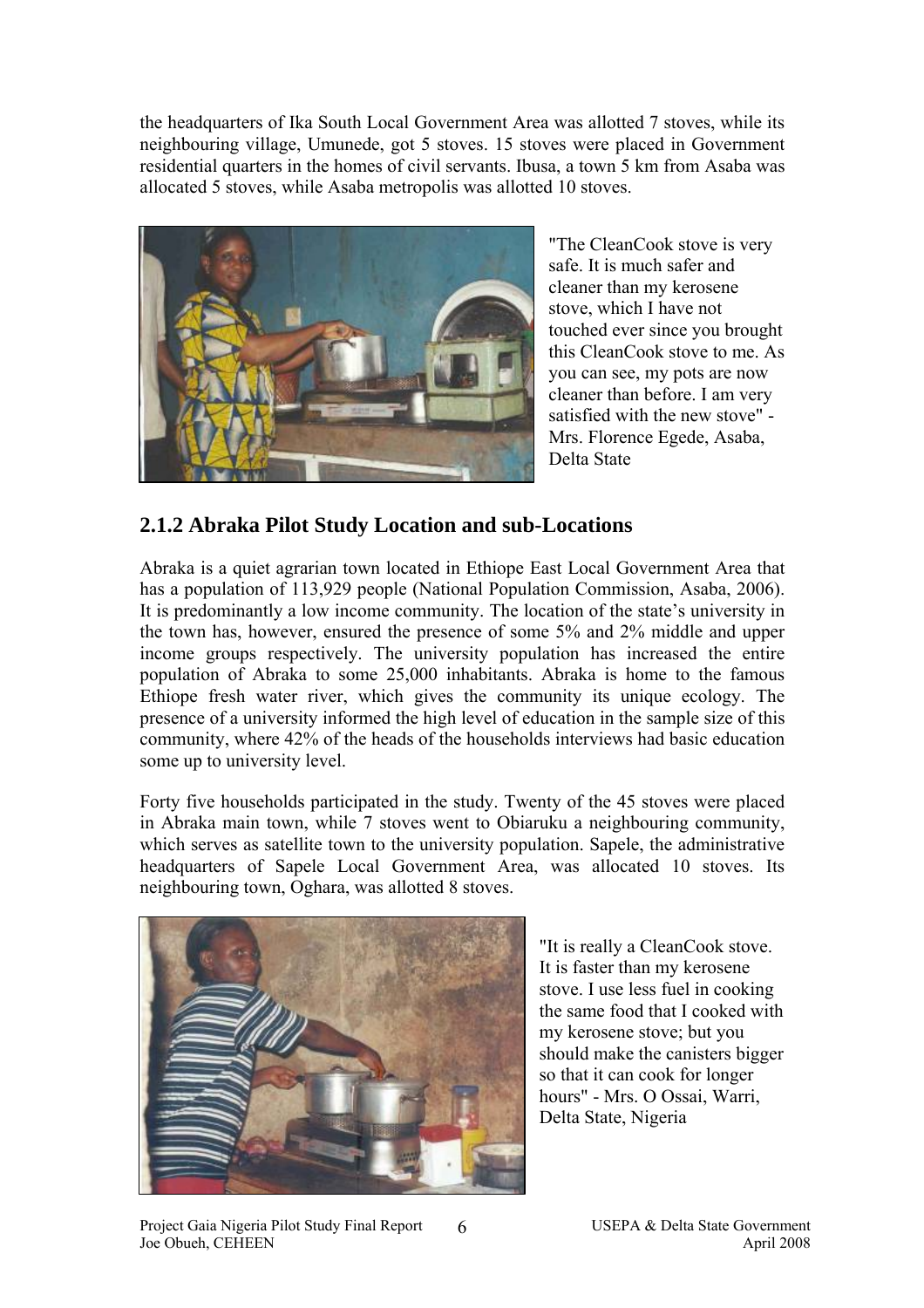# **2.1.3 Warri Pilot Study Location and sub-Location**

Warri, a port town, located in the south central part of Delta State comprises 3 local government areas: Warri North, Warri South and Warri South-West. It has an area cover of 33.2sq km and lies along the northern bank of Warri River with typical mangrove vegetation. The coastal city with a total population of 326,643 inhabitants is the economic hub of Delta State as almost all the oil and gas companies operating in Delta State are located in Warri, as are over 80% of industries and manufacturing firms in the state. Warri is the divisional headquarters for Shell Petroleum Development Company (SPDC) and also a swamp location for exploration and production of oil for SPDC. Other oil companies like Chevron and Wilbros have offices in Warri. One of Nigeria's four petroleum refinery and petrochemical plant is located in Warri, along with Nigeria's foremost steel company, Delta Steel Company. Several oil servicing and petrochemical companies are also located in Warri, which also has a functional deep water port.

A total of 45 households participated in the pilot study. Warri town and neighbouring Effurun and Orhuwhorun towns were allocated 20 stoves. Delta Steel Town, the residential quarters for the staff of the steel complex, was allotted 12 stoves, while Agbarho and Ughelli, headquarters of Ughelli North Local Government Area, were allocated 13 stoves.

# **3.0 Data Presentation and Analysis**

Bi-weekly data are presented in 6 sections: (a) acceptability of methanol as a cooking fuel; (b) acceptability of stove; (c) willingness to pay for fuel and stove; (d) methanol fuel distribution and packaging technique; (e) stove improvement suggestions; (f) health impact of methanol fuel and stove cooking system.

# **3.1 Acceptability of Methanol as a Cooking Fuel**

Acceptability of methanol is broken down into 3 sub groups of data represented by the following tables and charts:

|              | Asaba $(\% )$            | Warri $\left(\frac{6}{6}\right)$ | Abraka $(\% )$ | <b>Average</b> % |
|--------------|--------------------------|----------------------------------|----------------|------------------|
| <b>Safe</b>  | 40                       |                                  | 43             | 48.3             |
| Very safe    |                          |                                  |                | 49.0             |
| Unsafe       |                          |                                  |                |                  |
| Very unsafe  | $\overline{\phantom{0}}$ |                                  |                |                  |
| <b>Total</b> | 100                      | 100                              | 100            | 100              |

### **Table 1: Overall safety of Methanol as a cooking fuel**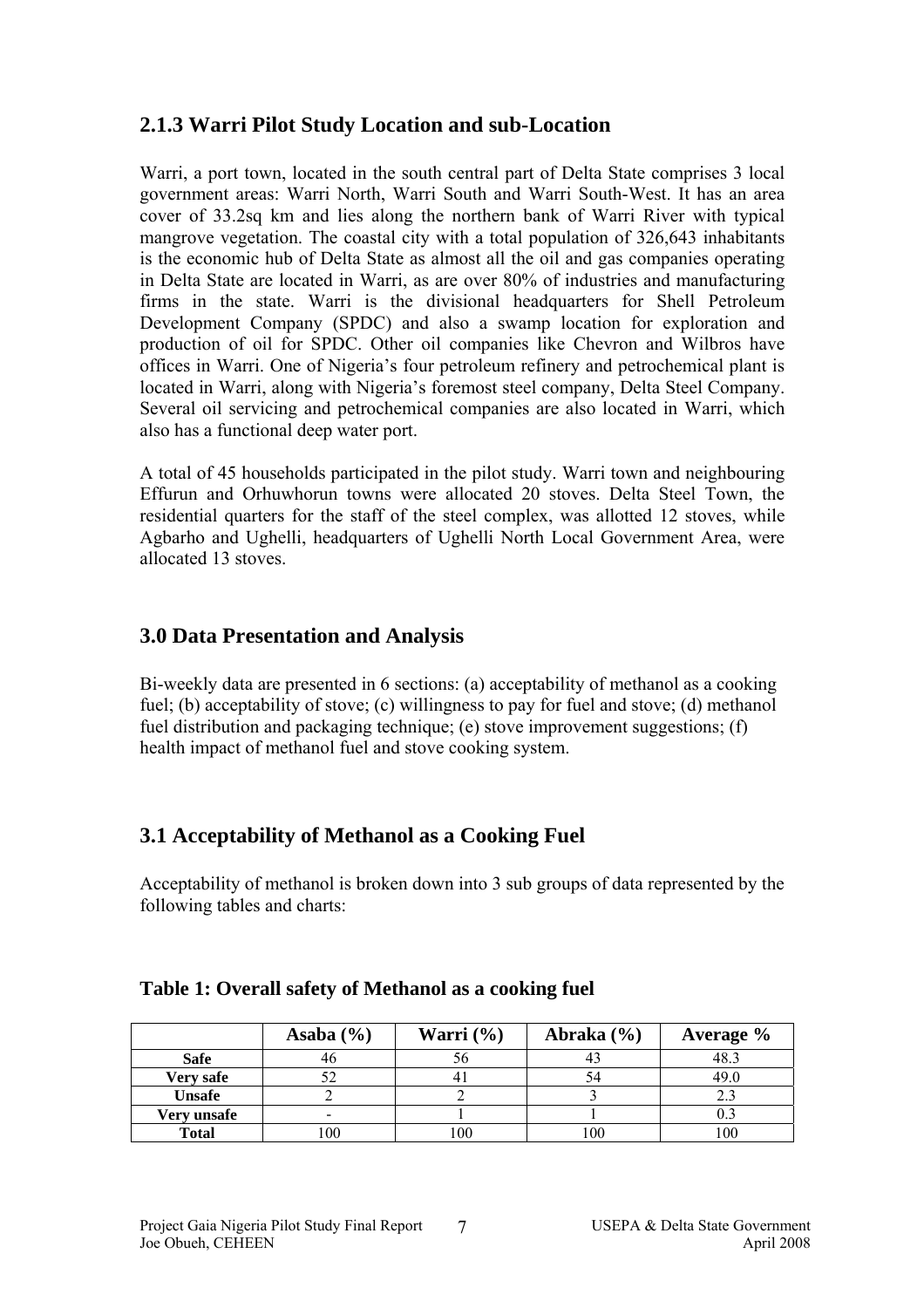**Average overall safety of methanol as a cooking fuel in Delta State** 



From table 1 above, when asked, "How you would rate the overall safety of methanol as a cooking fuel? The following were the responses of those that said "Safe", 46% of the survey families in Asaba, 56% in Warri, while 43% in Abraka. On the average, 48.3% rated methanol as a safe cooking fuel. The responses of those that said methanol as a cooking fuel was "Very Safe" were: 52% in Asaba, 41% in Warri and 54% in Abraka. Overall, 49% said methanol was very safe. The responses of those that said the use of methanol as a cooking fuel was "Unsafe" were: 2% in Asaba, 2% in Warri and 3% in Abraka. Overall response that regarded methanol as unsafe cooking fuel was 2.3%. Only 1% representing an average response of 0.3% regarded methanol as "Very Unsafe" to be used as a cooking fuel. Overall, 97% of the households that participated in the study considered methanol as a very safe cooking fuel.

|                       | Asaba | Warri | Abraka |
|-----------------------|-------|-------|--------|
| <b>Safer than</b>     | 93%   | 88%   | 85%    |
| fuelwood              |       |       |        |
| <b>Safer than</b>     | 72%   | 82%   | 74%    |
| kerosene              |       |       |        |
| <b>Safer than LPG</b> | 61%   | 63%   | 58%    |

### **Table 2: Safety of Methanol Vs Kerosene, LPG and Fuelwood**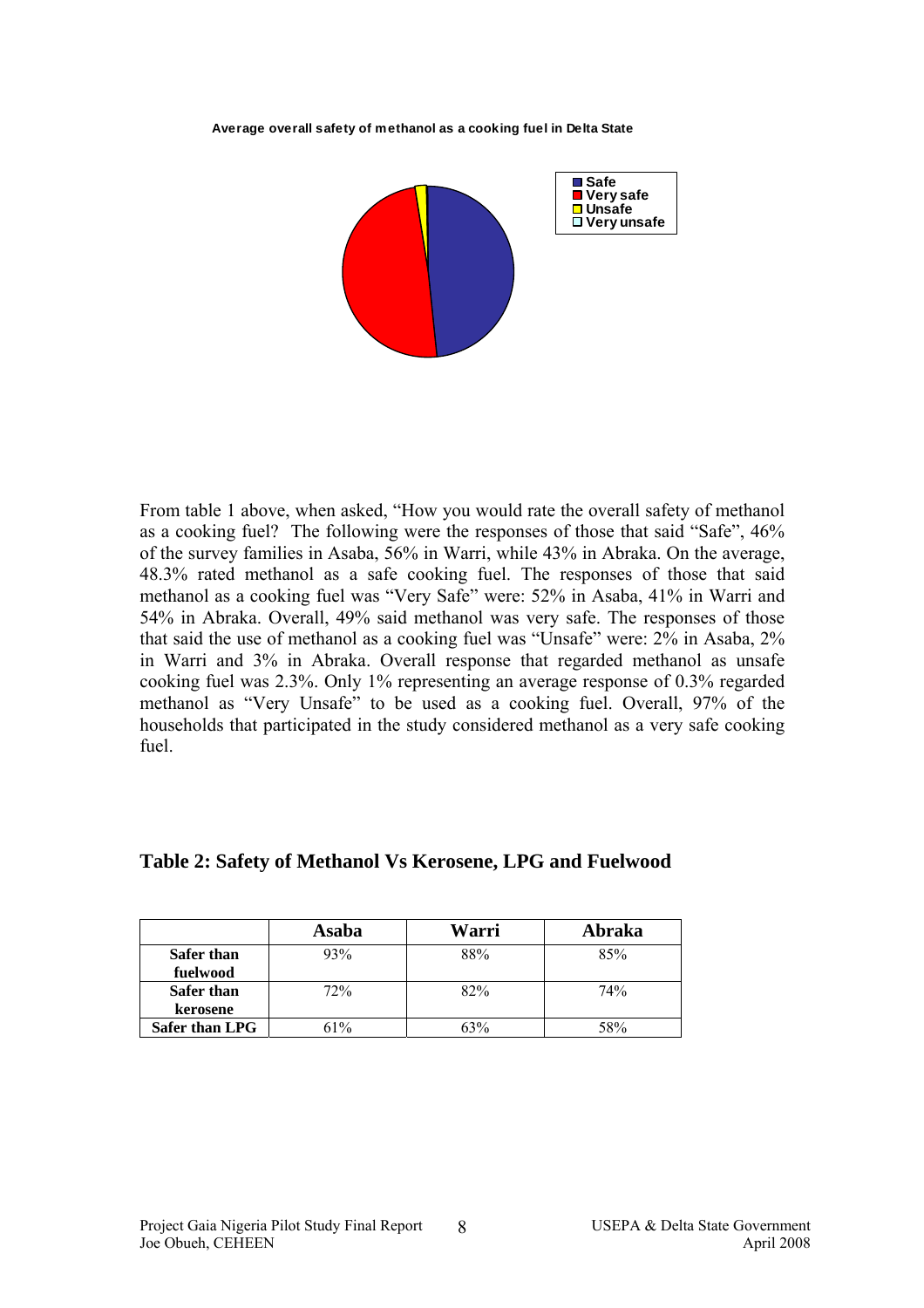#### **Safety of methanol Vs Kerosene, kerosene & LPG**



From table 2 above, households were asked to compare the safety of methanol versus kerosene, LPG and fuelwood. In Asaba, 93% said that they found methanol fuel "Safer than Fuelwood", 72% answered that methanol fuel was "Safer than Kerosene", while 61% of households that owned LPG said methanol fuel was "Safer than LPG". In Warri, 88% said methanol fuel was "Safer than Fuelwood", 82% said methanol fuel was "Safer than Kerosene", while 63% said methanol was "Safer than LPG". In Abraka, 85% considered methanol fuel "Safer than Fuelwood", 74% considered it "Safer than Kerosene", while 58% said it was "Safer than LPG" Generally, the households were of the view than methanol was a safer fuel to use for cooking than the fuels they are familiar with.

|                 | Asaba | Warri | Abraka | <b>Average</b> % |
|-----------------|-------|-------|--------|------------------|
| <b>High</b>     |       |       | 4U     |                  |
| Very high       |       |       |        |                  |
| Low             |       |       | UZ     |                  |
| <b>Very low</b> |       |       |        |                  |
| No response     |       |       |        |                  |

### **Table 3: Overall quality of Methanol as a cooking fuel**

| Overall quality of Methanol as a cooking fuel |  |  |
|-----------------------------------------------|--|--|
|-----------------------------------------------|--|--|



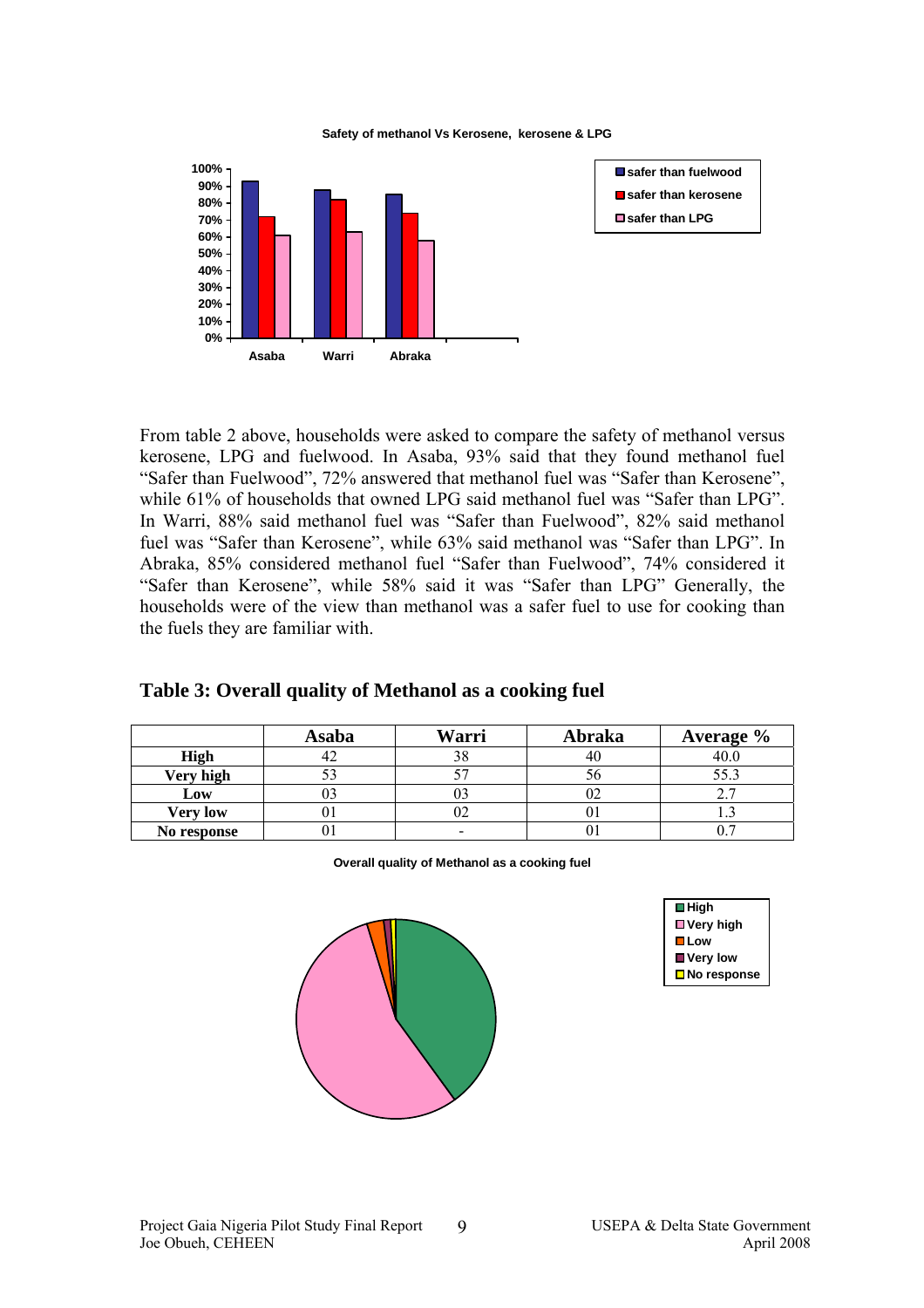From table 3 above: When asked to rate the overall quality of methanol as a cooking fuel, 42% of the study participants in Asaba rated the quality of methanol as a cooking fuel to be "High". Respondents in Warri that rated methanol quality to be "High" were 38%, while 40% of the participants in Abraka said methanol as a cooking fuel was of "High" quality. Asaba had 53% who rated methanol quality as "Very High". 57% in Warri gave methanol a "Very High" quality rating, while 56% in Abraka gave methanol a "Very High" quality rating as a cooking fuel. 03% of the survey respondents in Asaba gave methanol as a cooking fuel a "Low Rating", same as respondents in Warri. 02% in Abraka rated methanol as a "Low" quality cooking fuel. Respondents in Asaba that rated methanol as a "Very Low" quality cooking fuel were 01%, same as respondents in Abraka. 02% in Warri rated methanol as a "Very Low" quality cooking fuel. 01% of Asaba participants gave no response, same as those in Abraka. The general response from the survey respondents in Delta State shows that 95.3% rated methanol as a high quality cooking fuel.

## **3.2 Acceptability and Users' Satisfaction of the CleanCook Stove**

Acceptability of methanol is broken down into 4 sub groups of data represented by the following tables and charts:

|                    | Asaba | Warri | Abraka | Average % |
|--------------------|-------|-------|--------|-----------|
| <b>Efficient</b>   | 40    |       | 20     |           |
| Very efficient     |       |       |        | 50.       |
| <b>Inefficient</b> |       |       |        |           |
| Very inefficient   |       |       |        |           |
| No response        |       |       |        |           |

### **Table 4: CleanCook Stove Efficiency and Performance**

#### **Clean cook stove efficiency & performance**



From table 4 above, study participants were asked to rate the performance and efficiency of the CleanCook stove. 40% respondents rated the stove to be "Efficient"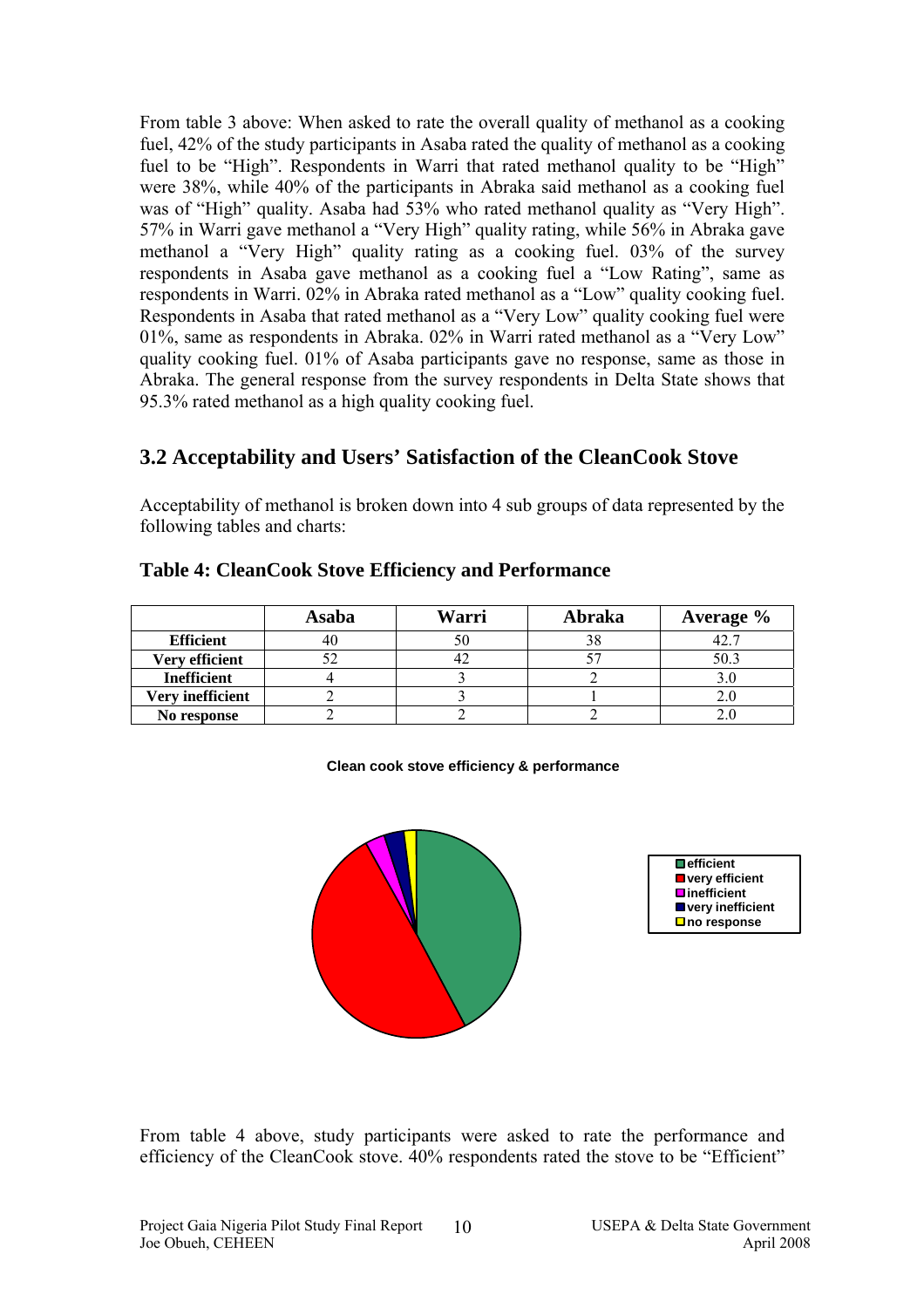in Asaba pilot study location. Warri had 50% of its respondents that rated the stove as being "Efficient", while 38% in Abraka considered the CleanCook as being "Efficient". 52% in Asaba said the stove was "Very Efficient". 42% in Warri gave the stove a "Very Efficient" rating, while 57% in Abraka regarded the stove to be "Very Efficient". 4% of the participants in Asaba said the performance of stove was "Inefficient". 3% gave the stove "Inefficient" rating in Warri, while 2% said the performance of the stove was "Inefficient" in Abraka. 2% of the respondents in Asaba gave the CleanCook stove a "Very Inefficient" rating. 3% in Warri said the performance of the stove was "Very Inefficient", while 1% in Abraka gave a "Very Inefficient" rating. 2% of the respondents in each of the 3 locations did not respond to the question. On the whole, 93% of the respondents in the study rated the CleanCook stove to be of high efficiency and performance.

|                            | Asaba | Warri | Abraka | Average $\%$ |
|----------------------------|-------|-------|--------|--------------|
| More efficient             |       |       |        | 28.7         |
| <b>Much more</b>           |       | 40    |        |              |
| efficient                  |       |       |        |              |
| Less efficient             |       |       |        |              |
| <b>Much less efficient</b> |       |       |        |              |

**Table 5: CleanCook Stove Fuel Economy Compared to other stoves** 

#### **Clean cook fuel consumption efficiency compared to other stoves**



From table 5 above, respondents were asked to compare the fuel economy of the CleanCook stove to the other stoves they were familiar with. While 32% of the study participants in Asaba considered the CleanCook stove to be "More Efficient" than the other stoves they were familiar with, 26% gave the same response in Warri. 28% in Abraka said the CleanCook stove fuel economy was "More Efficient" than the other stove they had used before the study. In Asaba, 28% said the fuel economy of the stove was "Much more efficient" than the other stoves they were familiar with. 40% of the respondents in Warri rated the fuel economy of the CleanCook stove as being "Much more efficient" than the other stoves they had used in the past. 38% of the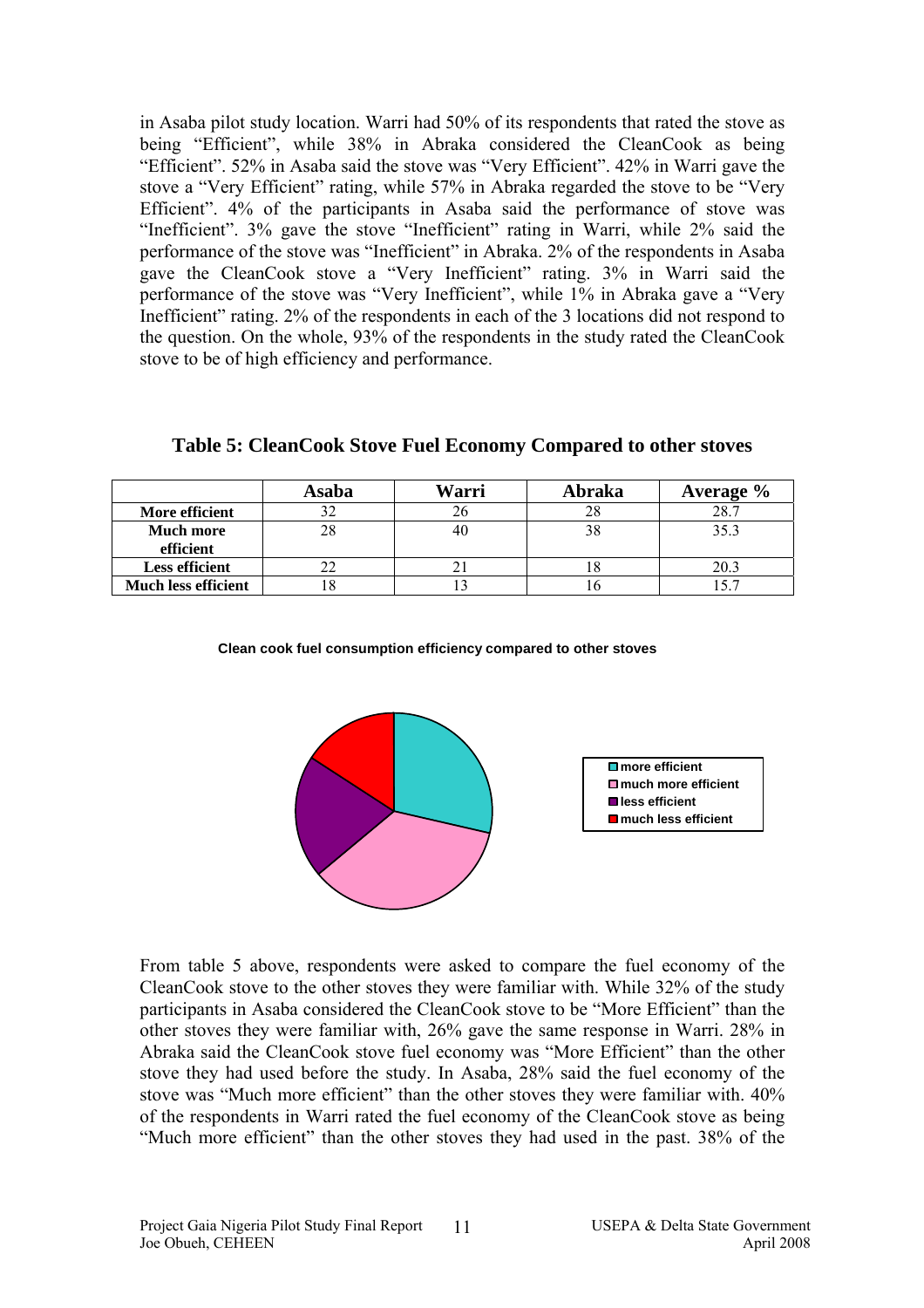study participants in Abraka gave the fuel economy of the CleanCook stove a "Much more efficient" rating.

However, 22% of the study participants in Asaba gave the CleanCook stove fuel economy a "Less Efficient" rating. In Warri, 21% regarded the fuel economy of the CleanCook stove as being "Less Efficient", while 18% in Abraka did rate the fuel economy of the CleanCook stove as "Less Efficient" than the other stoves they were familiar with. In Asaba, 18% said the CleanCook stove was "Much less efficient" in fuel economy than other stoves. 13% in Warri gave the CleanCook stove a "Much less efficient" fuel economy than the other stoves they had used, while 16% of the respondents in Abraka said the fuel economy of the CleanCook stove was "Much less efficient" than that of the other stoves they had used. Overall, 64% of the study participants regarded the fuel economy of the CleanCook stove over the other stoves they were familiar with while 36% gave the fuel economy of the CleanCook a less efficient rating than the other stoves.

|             | Asaba | Warri | Abraka   | Average $\%$ |
|-------------|-------|-------|----------|--------------|
| Yes         |       |       |          |              |
| No          | .     |       | эc<br>oο | $\sim$       |
| No response |       |       |          | . .          |

### **Table 6: Use of kerosene stove during the pilot study**



**Use of kerosene stove during the pilot study**

From table 6 above, as a way to further find out users' satisfaction with the new cooking technology, participants were asked if they used kerosene stove while the CleanCook stove was in their homes. Those that said they used kerosene gave reasons that are explained in the discussion section of this repot. In Asaba pilot study location, 17% said they used kerosene during the pilot study. 6% of the respondents in Warri admitted using kerosene to cook while the pilot study was going on. Abraka had 10% of respondents who admitted using kerosene stove and its fuel while the CleanCook stoves were still in their homes. In Asaba, 81% did not use kerosene during the pilot study. Warri had 93% of respondents who did not use kerosene while the pilot study was on, while the respondents that did not use kerosene in Abraka during the pilot study were 88%. Those that did not give any response in Asaba were 2%. In Warri, 1% had nothing to say, while 2% in Abraka also declined comments. Overall, while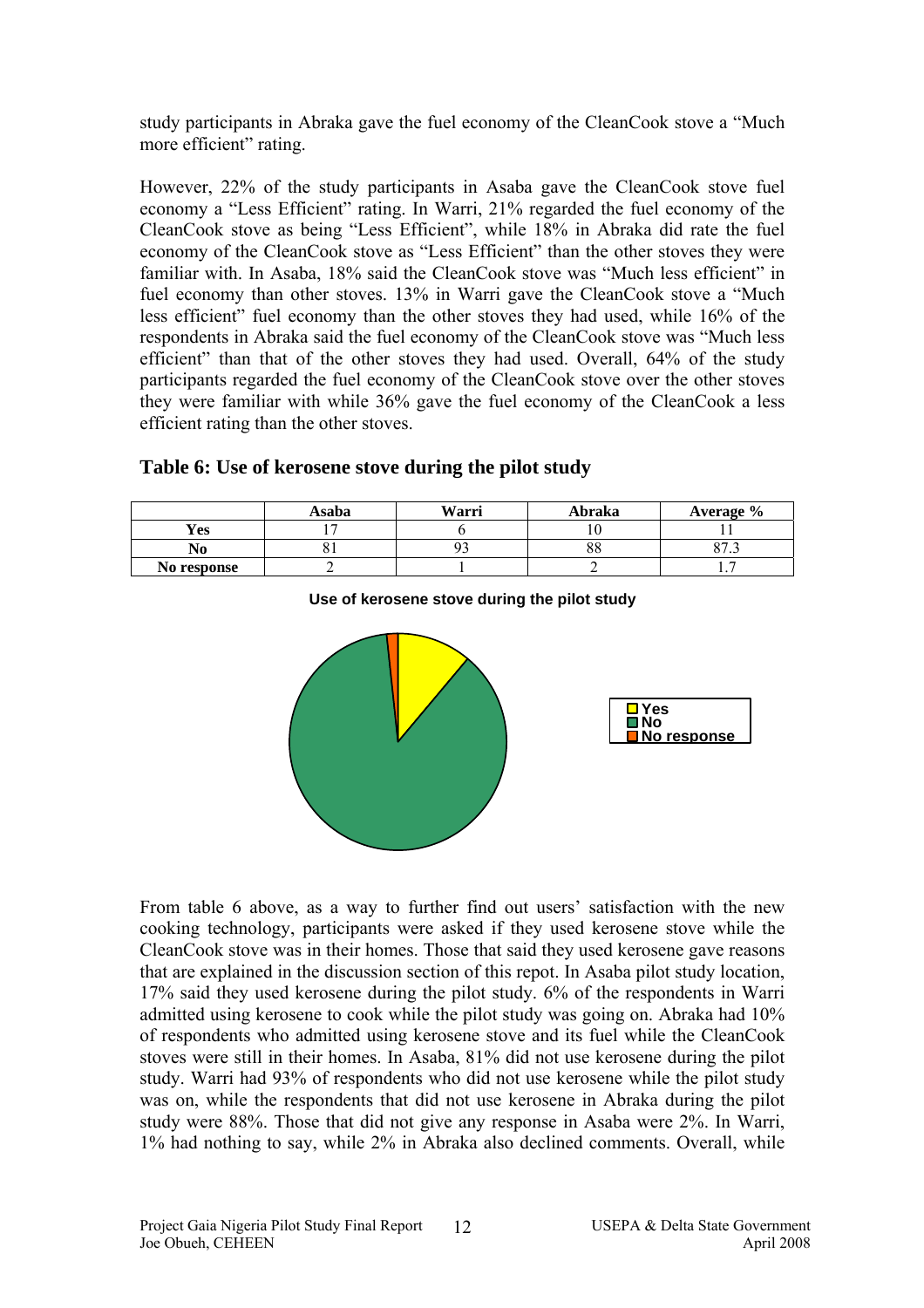some 98.3% stuck to the CleanCook stove during the entire course of the study in Delta State, only 1.7% at some point used kerosene to cook during the pilot study.

|  |  | Table 7: General user's satisfaction with the methanol fueled stove |  |
|--|--|---------------------------------------------------------------------|--|
|--|--|---------------------------------------------------------------------|--|

|             | Asaba | Warri | Abraka                   | Average %            |
|-------------|-------|-------|--------------------------|----------------------|
| ′es         | 96    |       | 98                       | ሰድ ግ<br>, <i>,</i> , |
| NO          |       |       |                          | ر. ر                 |
| No response |       |       | $\overline{\phantom{0}}$ |                      |

### **General user's satisfaction with the methanol fueled Clean Cook Stove**



Table 7 shows users' response to the question asked if they were satisfied with the methanol-fueled CleanCook stove after using it for 10 weeks. In Asaba, 96% answered "Yes" that they were satisfied with the methanol-fueled CleanCook stove. 93% in Warri said "Yes", while 98% in Abraka gave a "Yes" answer to the question. The respondents that gave a "No" answer in Asaba were 2%, same as the respondents that said "No" in Abraka. 6% returned a "No" answer in Warri. While 2% did not respond to the question in Asaba, only 1% failed to respond in Warri. All respondents in Abraka gave answers to the question. Remarkably, about 96% of the survey groups said they were satisfied with the methanol-fueled CleanCook stove.

# **3.3 Willingness to Pay for Stove and Fuel**

|                                                                 | Asaba | Warri        | Abraka | <b>Total Average</b> |
|-----------------------------------------------------------------|-------|--------------|--------|----------------------|
|                                                                 |       | <b>Stove</b> |        |                      |
| Average amt of<br>both high & low<br>price(Naira)               | 4,250 | 5,582        | 4,865  | 4,899                |
|                                                                 |       | <b>Fuel</b>  |        |                      |
| Average amt of<br>both high & low<br>price per litre<br>(Naira) | 42.5  | 37.5         | 47.5   | 42.5                 |

**Table 8: Price estimates consumers are willing to pay for stove and fuel**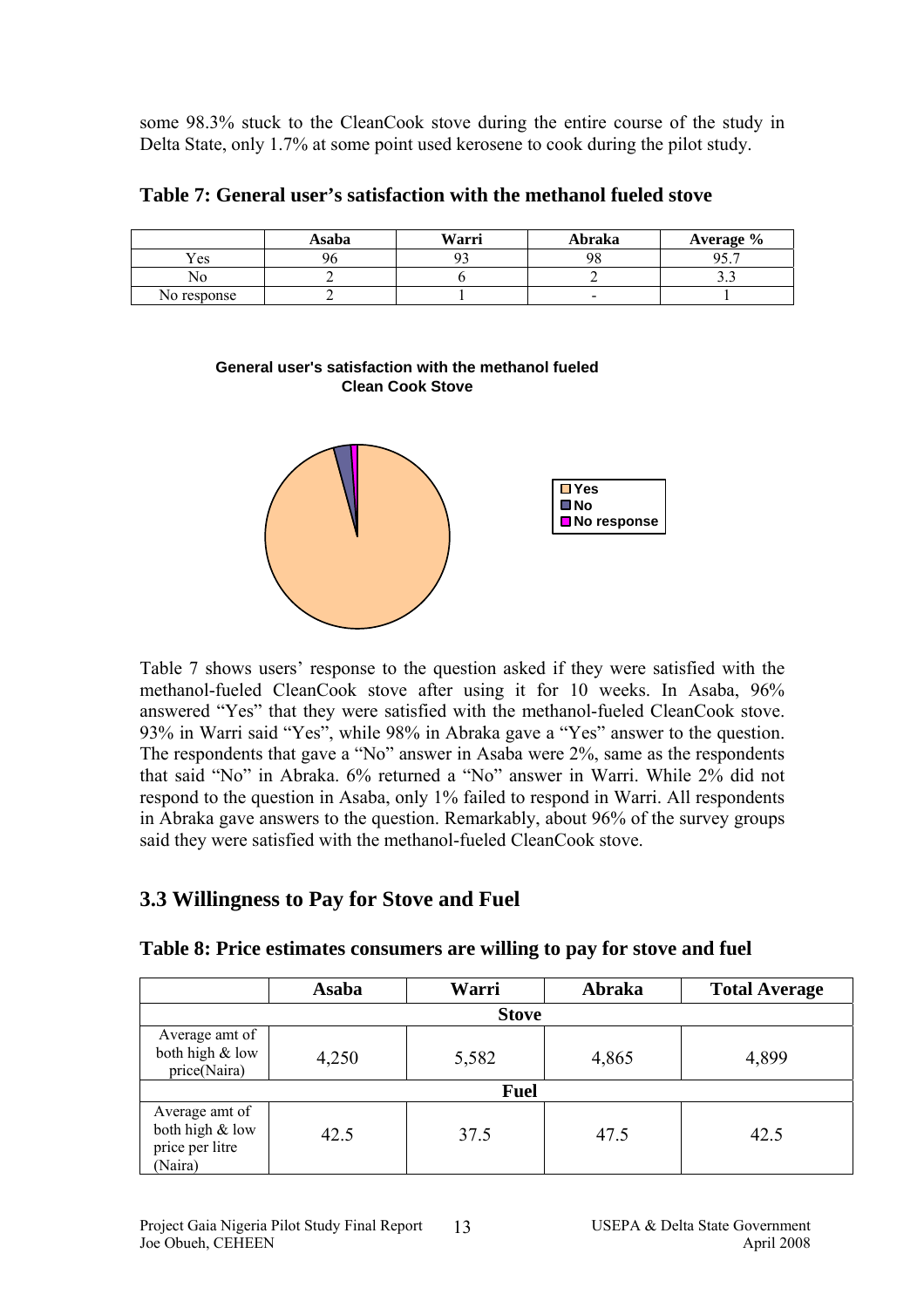

**Estimates of price the consumers are willing to pay for fuel**



Table 8 shows consumers' willingness to pay pricing estimates for both stove and fuel across the 3 main pilot locations. The estimates for the average high and low prices the respondents were willing to pay for both stove and fuel are shown for each location. In Abraka, the average for both low and high prices respondents said they would pay for the stove was  $N4,250$ . The average for both low and high prices respondents said they were willingness to pay for the stove in Warri was  $\frac{N}{10}$ , 582, while that of Abraka was  $\mathbb{N}4,865$ . For the fuel, the average for both low and high prices respondents said they would like to pay for a litre of methanol in Asaba is N42.5k. Those in Warri said they would pay N37.5k for a litre of methanol, while Abraka respondents gave an average low and high price estimate of  $\frac{N}{4}$ 7.5k for a litre of methanol. From the total average, consumers in the pilot study are willing to pay approximately  $\frac{M5,000}{N}$  for the two-burner CleanCook stove. The same consumers said they are willing to pay the sum of N43 for a litre of methanol.

### **3.4 Methanol Distribution Method**

Methanol distribution method is broken down into 2 sub groups of data represented by the following tables and charts: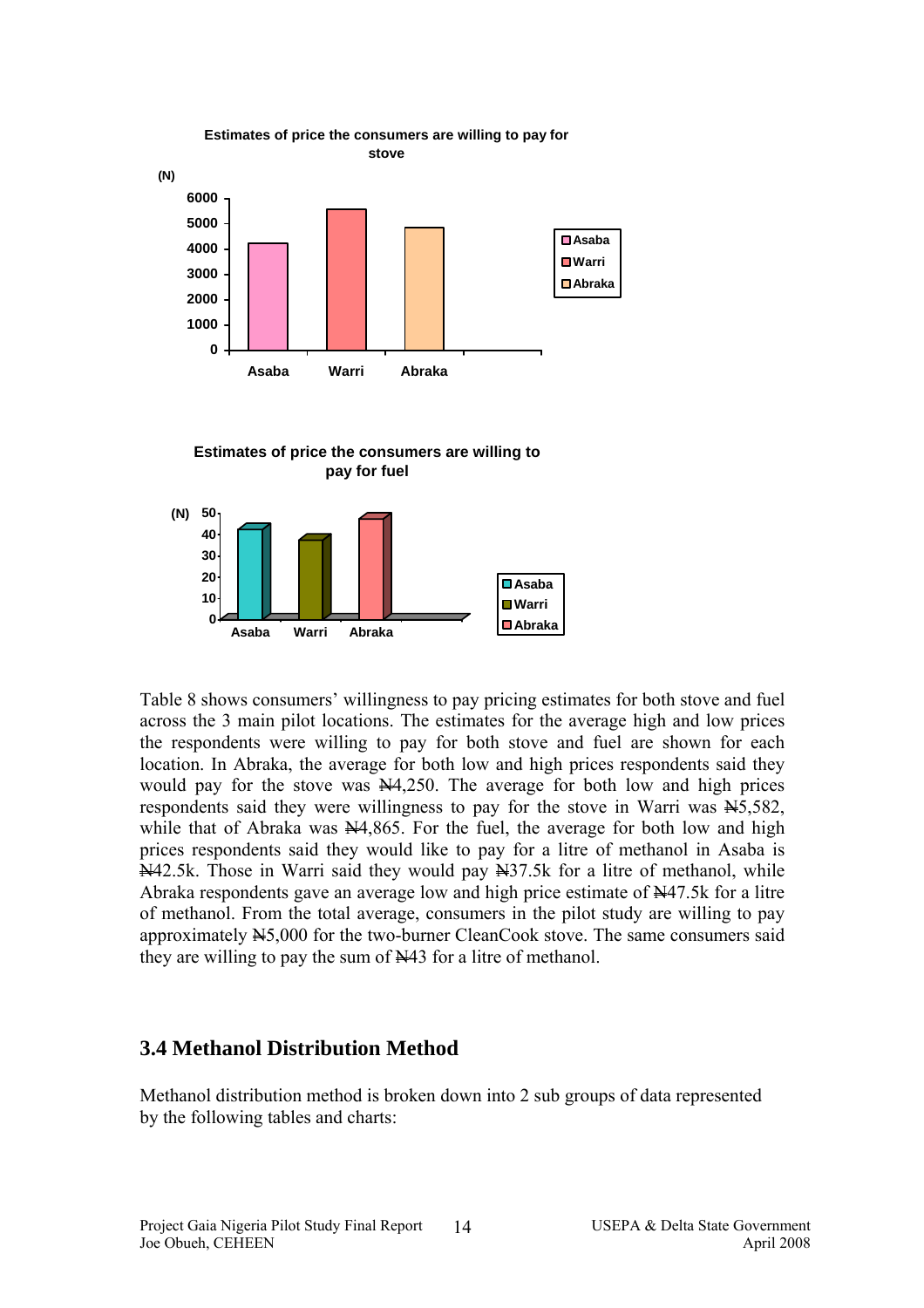|             | Asaba | Warri | Abraka | Average % |
|-------------|-------|-------|--------|-----------|
| Yes         |       |       | υo     | ن. ئەڭ    |
| NΟ          | 45    |       | ັ      | ⊤         |
| No response |       |       |        |           |





Table 9 shows responses given by study respondents when asked if they felt satisfied with the way methanol fuel was distributed to them in the stove canisters. In Asaba 52% gave a "Yes" answer saying they were satisfied with the way methanol was distributed to them in the stove canisters. 47% of the respondents answered "Yes" in Warri, while in Abraka 58% did give a "Yes" answer. Conversely, 43% of respondents in Asaba gave a "No" answer saying they were not satisfied with the way methanol was delivered to them in the stove canisters. 51% of Warri respondents said "No", while 37% in Abraka also gave a "No" answer to the question. While 5% in Asaba did not respond to the question, same as the number in Abraka that did not respond; 2% in Warri failed to respond to the question. Overall, 52.3% of the study participants favoured the use of the stove canisters to distribute methanol while 43.7 did not favour methanol distribution in the stove canisters.

| Table 10: Preferred methanol distribution method |  |
|--------------------------------------------------|--|
|--------------------------------------------------|--|

| <b>Options</b>       | Asaba | Warri | Abraka | Average |
|----------------------|-------|-------|--------|---------|
| Refillable plastic   |       |       | 40     | 35.7    |
| bottles              |       |       |        |         |
| Stove canisters      |       |       |        | 4U      |
| Graduated jerry cans |       |       |        |         |
| Sachets              |       |       |        |         |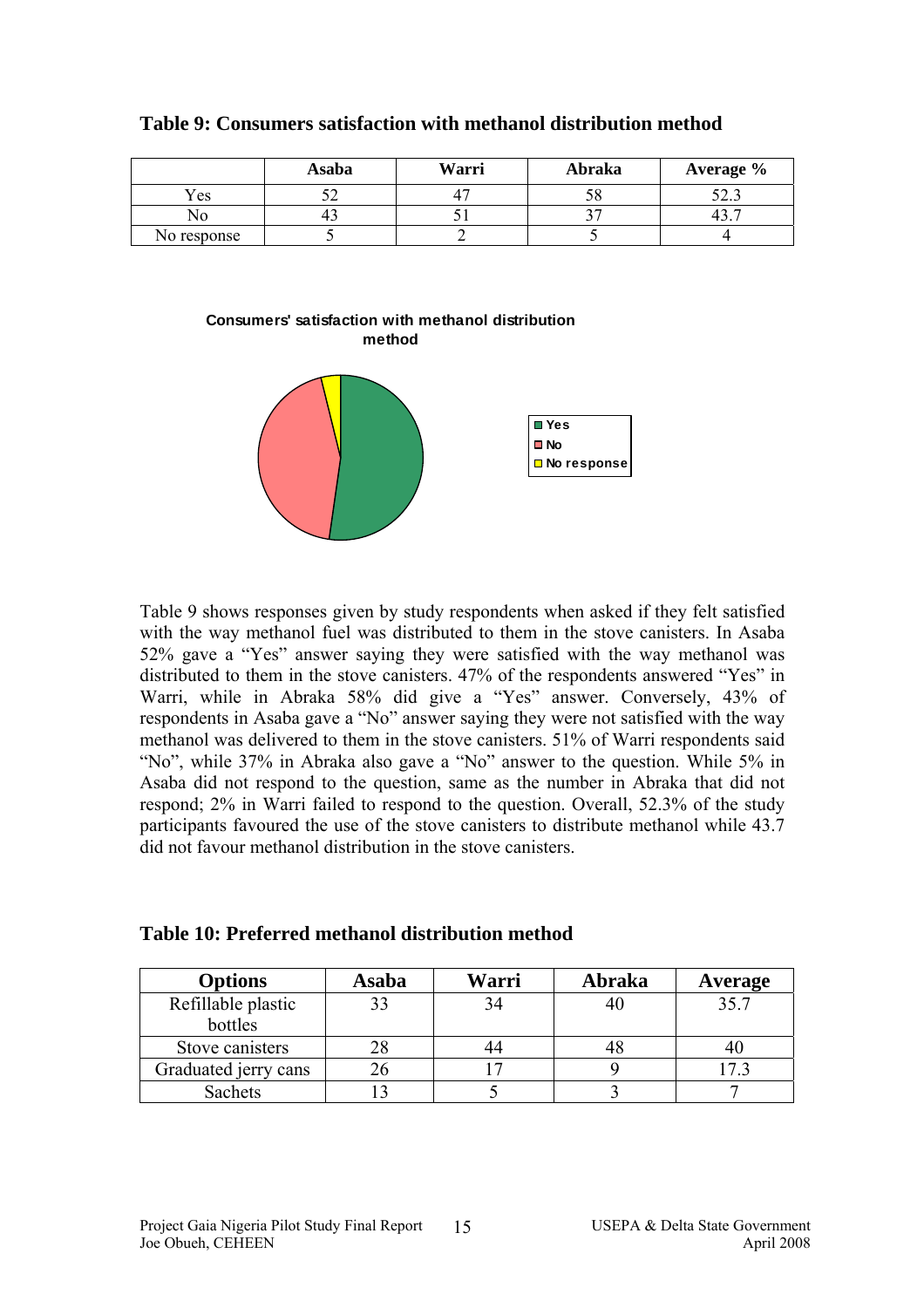#### **Choice of methanol distribution method**



Table 10 shows participants' responses when they were asked to choose their most preferred method methanol should be sold to them against the background of the explanation surveyors gave to them prior to the placement of stoves in their homes concerning the peculiar nature of methanol. Options given to them ranged from; refillable plastic bottles, stove canisters, graduated jerry cans to sachets. In Asaba, 33% said they would prefer methanol be sold to them in "Refillable plastic bottles". 34% in Warri preferred "Refillable plastic bottles", while 40% in Abraka said they would prefer to buy methanol in "Refillable plastic bottles". In Asaba, 28% of the respondents said they would prefer to buy methanol in the "Stove canisters", Warri had 44% who preferred methanol purchase in the "Stove canisters", while 48% in Abraka preferred to buy methanol in the "Stove canisters". Buying methanol in "Graduated jerry cans" was preferred by 26% of the household in Abraka study location. 17% in Warri wished methanol was distributed to them in "Graduated jerry cans", while 9% in Abraka wanted "Graduated jerry cans". The other option considered was the sale of methanol in sachets. In Asaba, 13% opted for methanol in "Sachets". 5% preferred "Sachet" in Warri, while 3% opted for it in Abraka. In the entire pilot study location, the most preferred choice of methanol distribution is between refillable plastic bottles and stove canisters. However, more consumers, 40% of the study population, preferred methanol distribution in the stove canisters while 35.7% preferred methanol distribution in refillable plastic bottles.

## **3.5 CleanCook Stove Modification Suggestions**

| <b>Response</b> | <b>Asaba</b> | Warri | Abraka | Average% |
|-----------------|--------------|-------|--------|----------|
| Fixed pot       | 25           |       | 30     | 25.3     |
| support         |              |       |        |          |
| More burners    |              |       |        |          |
| Bigger          | 61           | 56    | 48     | 55       |
| canisters       |              |       |        |          |
| Built onto a    |              |       |        |          |
| stand           |              |       |        |          |

### **Table 11: Consumers' suggestions about CleanCook Stove modification**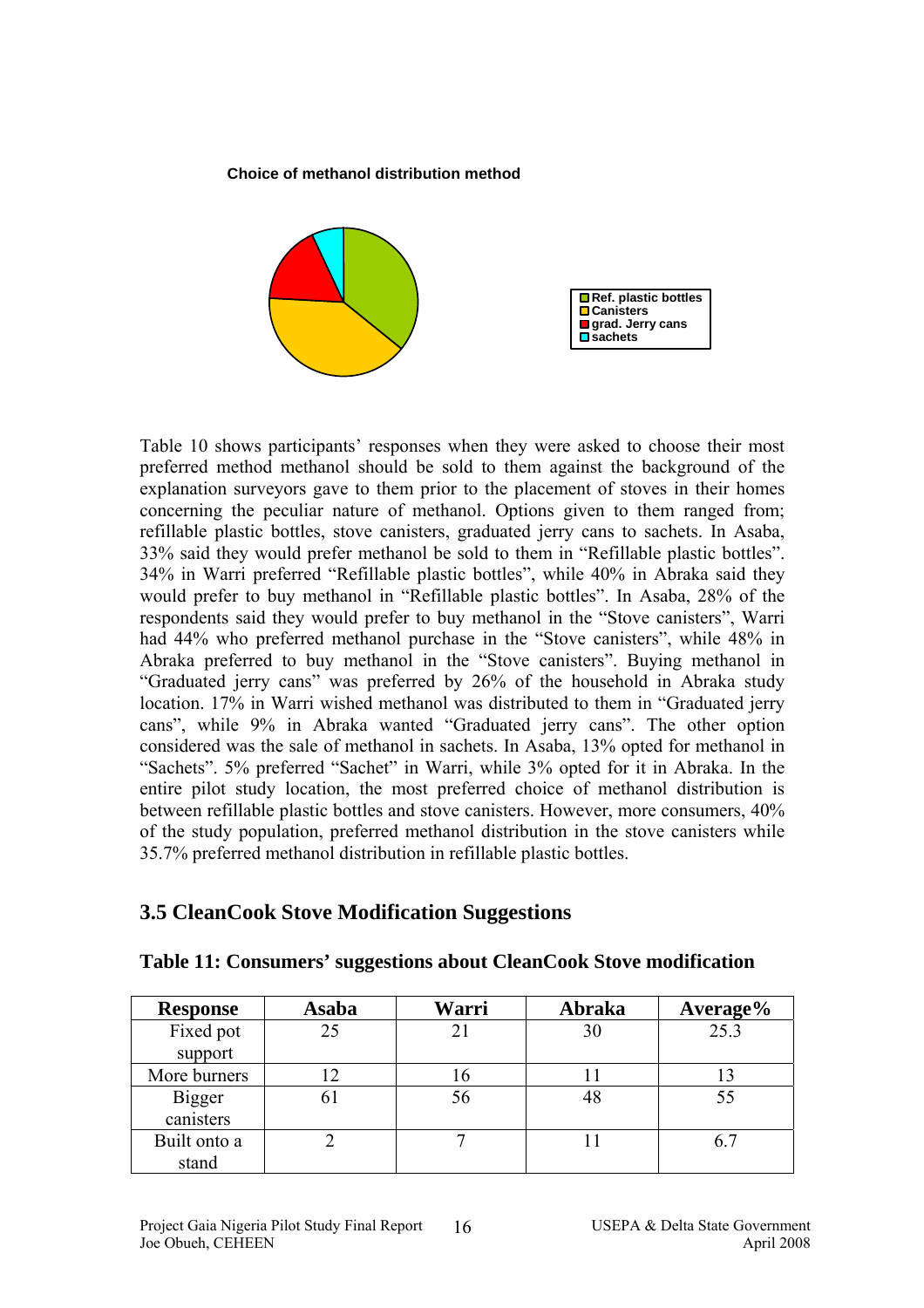#### **Consumers' suggestions about CleanCook Stove modifications**



When asked what modifications they would like to see on the stove, 25% of study respondents in Asaba said they would like to have a "Fixed pot support". In Warri, 21% of the study participants said they would prefer the stove to have "Fixed pot support. This was corroborated by 30% of the respondents in Abraka. 12% in Asaba said the stove should be modified to have more burners. 16% in Warri said the same thing, while 11% in Abraka corroborated. In Asaba, 61% of the stove users preferred the stove having "Bigger canisters" than the present ones. 56% in Warri said they would like to see "Bigger canisters" as the modification to be made on the stove.  $48\%$ in Asaba agreed with this preference. In Asaba, 2% of the study participants would rather have the stove "Built onto a stand". This preference was agreed by 7% in Warri, while 11% in Abraka gave the same response. In all, majority of the respondents, 55% of the study population, would prefer the stove to have large capacity canisters as their most pressing modification that should be made on the stove.

# **3.6 Health Impact of the Methanol Stove and Fuel Cooking Technology in the Homes**

| <b>Response</b> | Asaba | Warri | Abraka | Average% |
|-----------------|-------|-------|--------|----------|
| r es            | 89    |       | 94     |          |

No | 11 | 7 | 4 | 7.3

No Response  $\begin{vmatrix} 1 & 1 & 2 \end{vmatrix}$ 

### **Table 12: Stove users' impression about the health impact of the methanol cooking technology in their homes**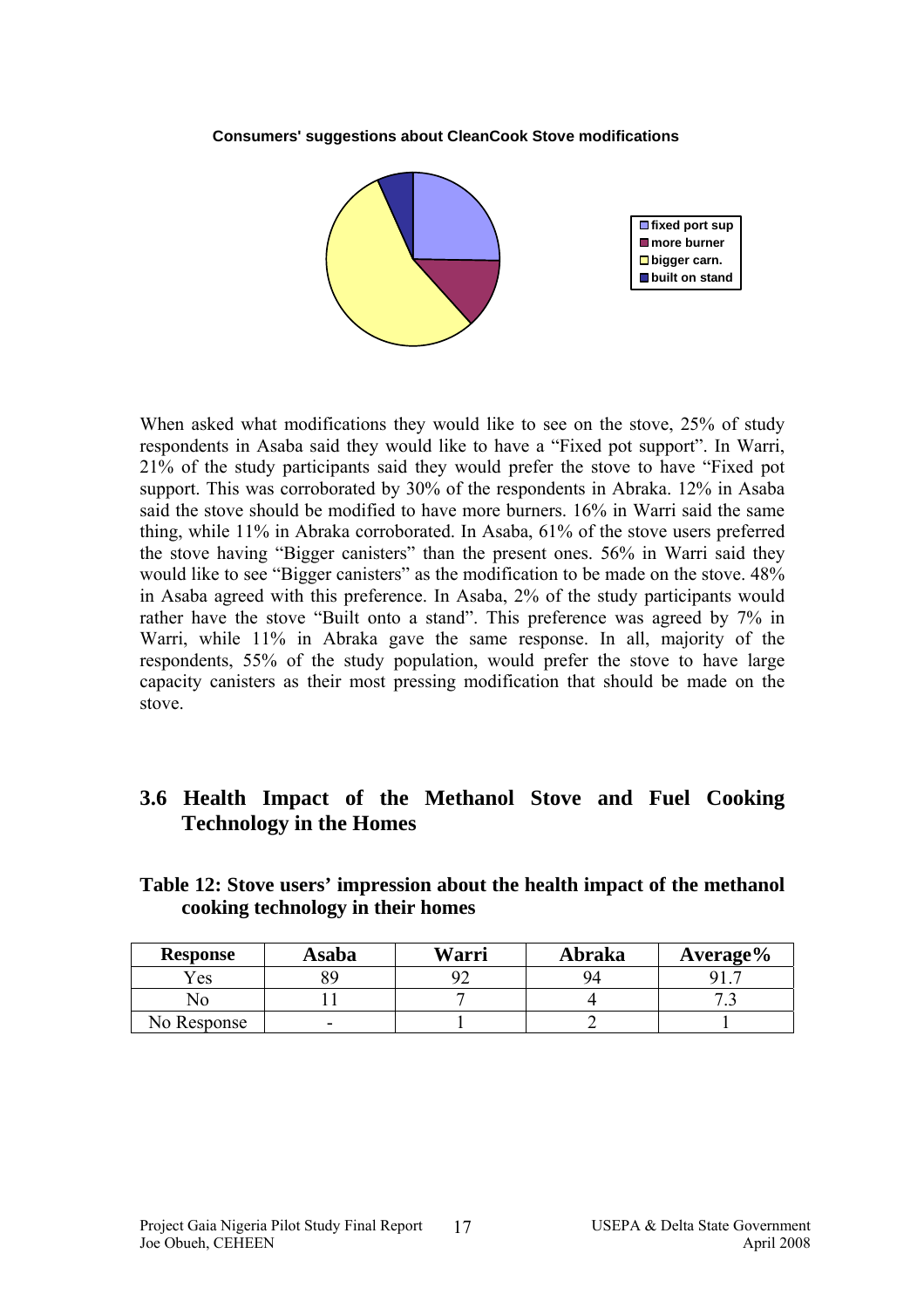**Stove users' impression about the health impact of the methanol cooking technology**



 When the study respondents were asked: "Has the CleanCook stove improved the indoor air quality in your home?" 89% of the respondents in Asaba said "Yes". In Warri, 92% said the CleanCook stove did improve indoor air quality (IAQ) in their homes. In Abraka 94% answered "Yes" to the question. However, those that said "No" to the question in Asaba were 11%. In Warri, 7% said the CleanCook stove did not improve indoor air quality in their homes. This answer was corroborated by 4% of the respondents in Abraka. While no respondent abstained from giving any answer in Asaba, 1% failed to respond to the question in Warri. In Abraka, 2% had nothing to say about the question. Taken together, about 92% of the study participants agreed that the methanol stove and fuel technology did improve indoor air quality in their homes.

### **4.0 Amount of Methanol Consumed Per Week during the Pilot Study**

**Table 13** 



As shown in table 13 above, pricing did not so much influence the demand for methanol in Asaba pilot study location. More demand was made when households started paying for fuel than when it was freely obtained. Although there was an initial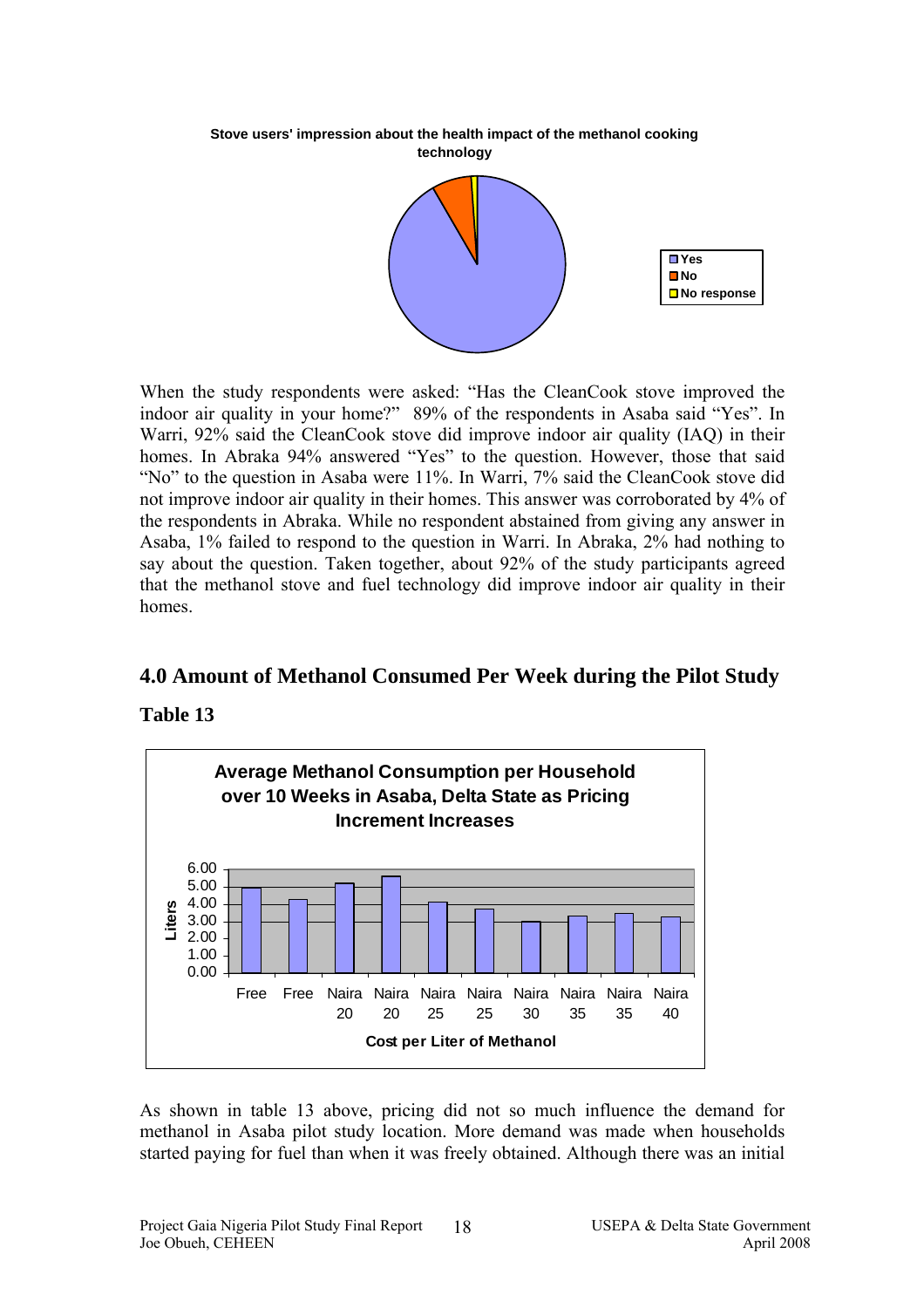drop in demand following pricing increment, demand was to increase as pricing increased towards the end of the study. The reason for this was that by the  $7<sup>th</sup>$  week, households had accustomed themselves to the quality of the new cooking technology to the extent that pricing increment did not so much influence their demand for fuel during the following 3 weeks.



### **Table 14**

The demand for methanol increased dramatically in Warri irrespective of pricing increment after the first 3 weeks of trial by the participants (Table 14). During the first week of free methanol supply, an average of 4 litres of methanol was used in each home. One expected this trend to be on gradual decline as pricing increased. However, the demand for methanol was stepped up from week 4 when a litre was purchased for N20. This trend was maintained throughout the 10 week period with demand remaining constant when methanol pricing increased from  $\mathbb{H}35$  in the 7<sup>th</sup> week through N40, the highest amount charged for a litre of methanol during the pilot study. Demand was low initially even when methanol was freely supplied. Users apparently wanted to familiarize with the stove and fuel. Once the stove had been tested after the first 3 weeks, the pricing increment did not affect the demand of fuel negatively; rather more purchase was made as pricing increased. This trend gave credence to the extent to which the consumers were satisfied with the quality of the stove and fuel.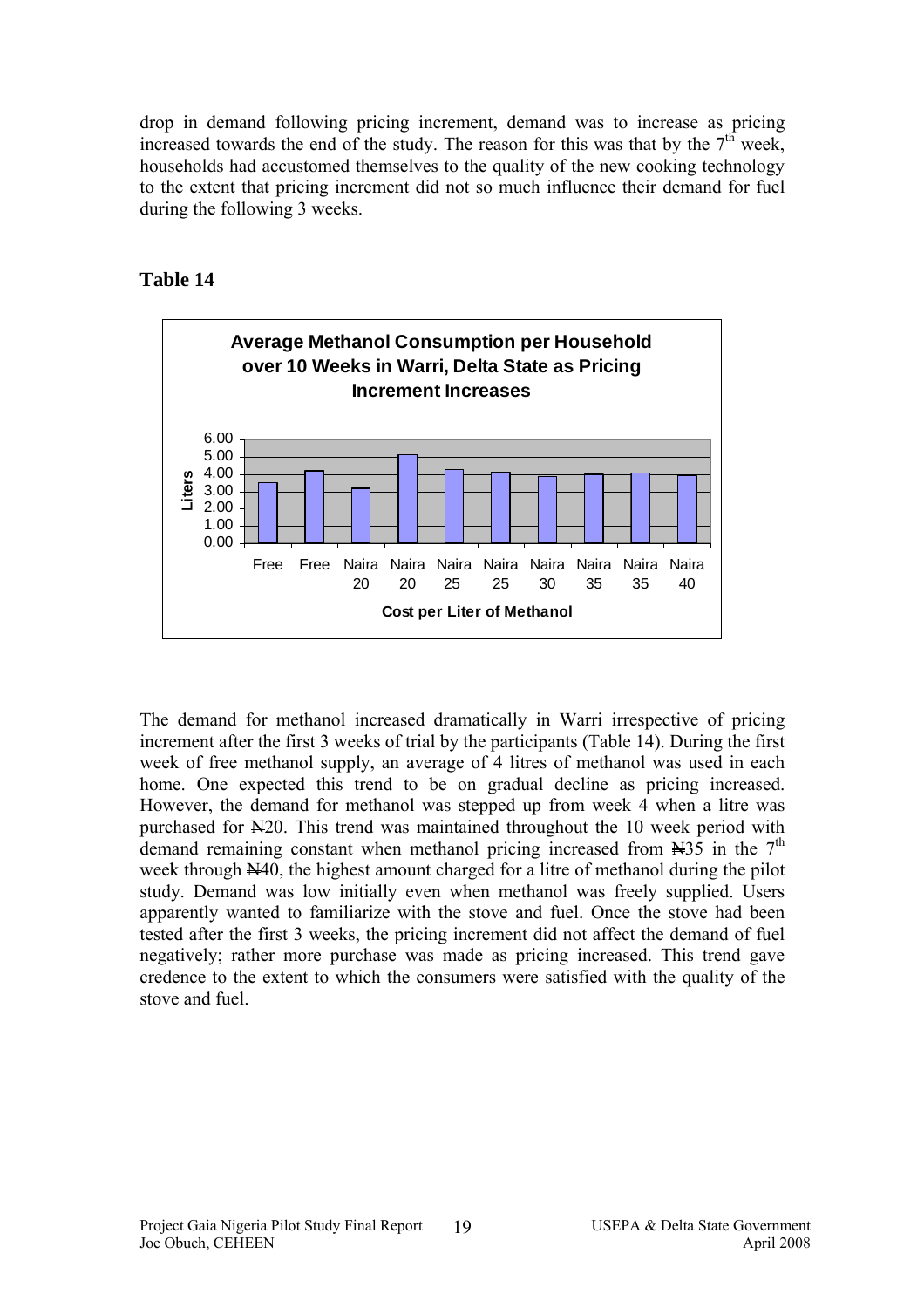



Methanol consumption trend in Abraka pilot study location (Table 15) presents a unique feature given that more quantity of methanol was demanded and consumed as price per litre increased over the 10 week duration. The only time demand for methanol dropped was during the  $2<sup>nd</sup>$  week of free supply. From the  $3<sup>rd</sup>$  week, when households started paying  $\angle$ 20 for a litre of methanol, demand remained constant up to the  $5<sup>th</sup>$  week that recorded a slight drop in demand. From the  $5<sup>th</sup>$  week on to the  $10<sup>th</sup>$ week, demand for methanol maintained a constant appreciation notwithstanding the pricing increment.

# **5.0 Discussion of Results**

As shown in Tables 1-7, the variables considered in analyzing the acceptability of the CleanCook stove and methanol as a cooking fuel were: overall safety of methanol as a cooking fuel; safety of methanol compared to the safety of kerosene, fuelwood and LPG; overall quality of methanol as a cooking fuel; CleanCook stove efficiency and performance; CleanCook stove fuel economy compared to other stoves; the use of kerosene stove during the pilot study and general users' satisfaction with the methanol stove.

Having tested the new cooking technology over a 10-week period, 97% of the survey respondents across the entire pilot locations agreed that methanol was a very safe fuel that can be used to cook in the CleanCook stove. This overwhelming response was only countered by the 3% of the survey respondents that held a contrary view that methanol was not a safe fuel to be used for household cooking. The view held by 97% of the respondents, who rated methanol as a very safe fuel, is corroborated by the fact that no accident in form of any injuries, burns and explosions occurred during the over 20,000 stove test days that the survey team logged in conducting the pilot study.

Across the entire pilot study locations, as seen in Table 2, a significant number of the respondents rated the safety of methanol fuel far above that of fuelwood, LPG and kerosene, the most common fuel and its stove used by a majority of the families. This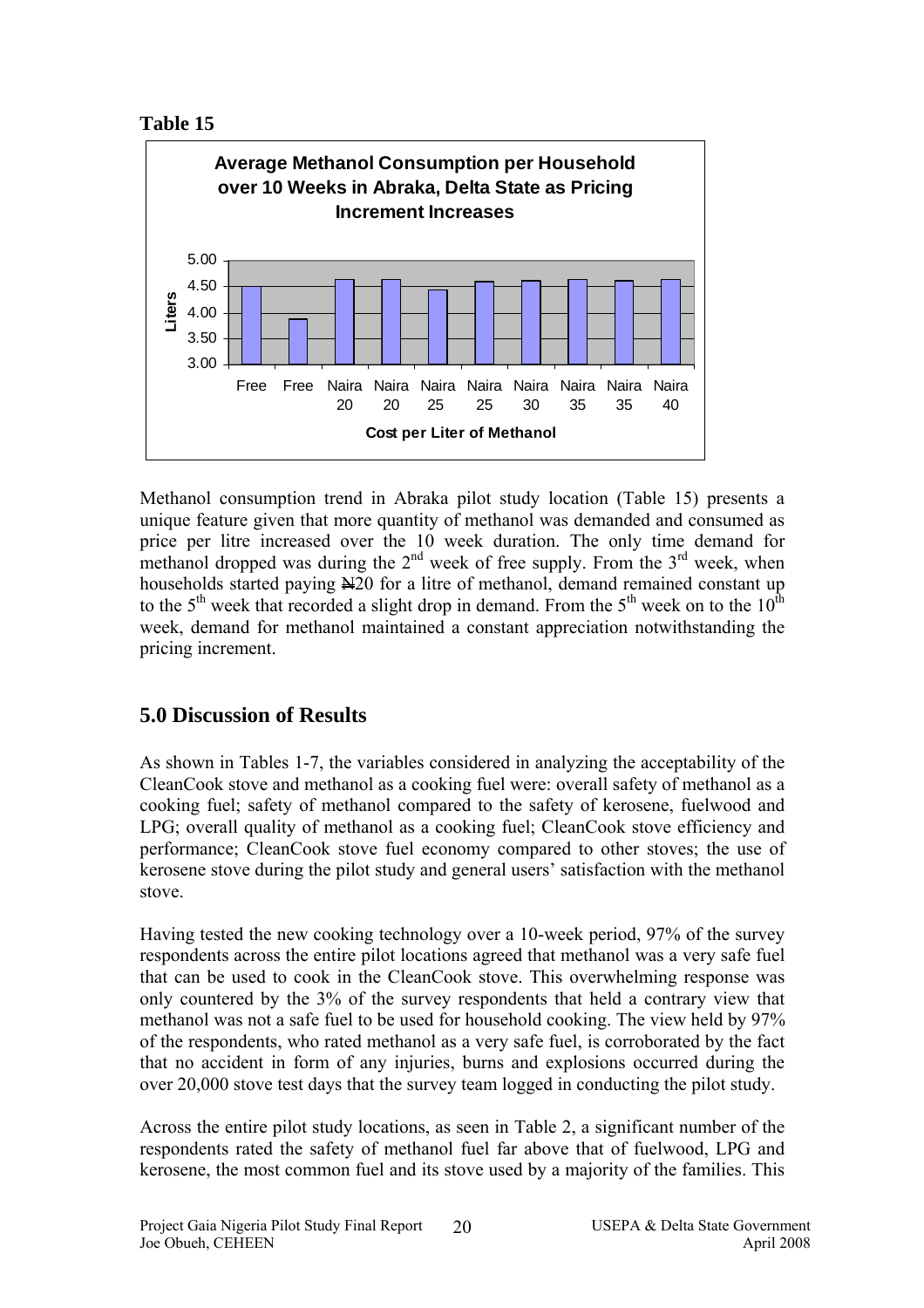safety rating that favours methanol fuel over the others could have been prompted by the incessant cases of deaths and injuries from kerosene explosions that are prevalent in Delta State. It is not a surprise that a stove that cannot be made to explode under any circumstances could earn such an excellent safety rating from users.

When quality indicators like ease of lighting, safety, efficiency and performance were taken into consideration, nearly 95% of the survey groups rated methanol as a high quality fuel This result suggests that the CleanCook stove and its methanol fuel are the obvious choices of families in Delta State, where the use of quality cooking fuel and stove is grossly limited by perennial scarcity, high cost of fuel and poor safety records of existing fuels and stoves.

On the issue of fuel economy, 64% of the survey respondents considered the fuel economy of the CleanCook stove better than that of other stoves they were used to. 36% of the respondents, however, disagreed with this result hinging their view on the frequency with which the fuel runs out sometimes in the middle of cooking. Average methanol consumption per middle income household stood at about 26 litres per month at the time of the pilot study and given that a middle income household uses about 30 litres of kerosene per month in Nigeria from our findings during baseline survey, it is therefore right to consider the fuel economy of the CleanCook stove and its methanol fuel more efficient than that of kerosene stoves.

The opinion held by the 36% of the respondents who cited the frequency with which methanol gets exhausted when cooking is supported by 55% of the entire survey respondents who prefer the CleanCook stove to have two large capacity canisters that can each absorb up to 2 litres of fuel and last up to 10 hours of continuous cooking, as against the present canisters that last for 8 hours. Overall, respondents prefer the CleanCook stove to have large capacity fuel canisters than the other accessories like more burners; stove built on stand and fixed pot support, which was the next choice to large capacity canisters with regards to suggestions on modification to be made to the CleanCook stove.

As shown in Table 6, the few respondents totaling 11% that used kerosene stove during the pilot study did so only when they ran out of methanol. This suggests that methanol fuel would completely replace kerosene stove if its availability is sustained without the supply disruptions associated with kerosene. This result gives credence to the argument for outright local production of stove and methanol in other to ensure affordability and sustainability of supply. Besides the unwholesome problem of adulteration, the other major problem that has hampered the use of kerosene is perennial short fall in supply. This is one issue that any commercialization effort of the CleanCook and methanol fuel must try to avoid.

The result in Table 6 also suggests that methanol fuel would potentially replace kerosene in the Nigerian market if its availability is guaranteed from the outset of commercialization. This again underscores the need to develop the business plan around local manufacture of the CleanCook stove and fuel.

Data obtained on the willingness of the respondents to pay for both stove and fuel in relation to the amount of methanol consumed across the entire pilot study location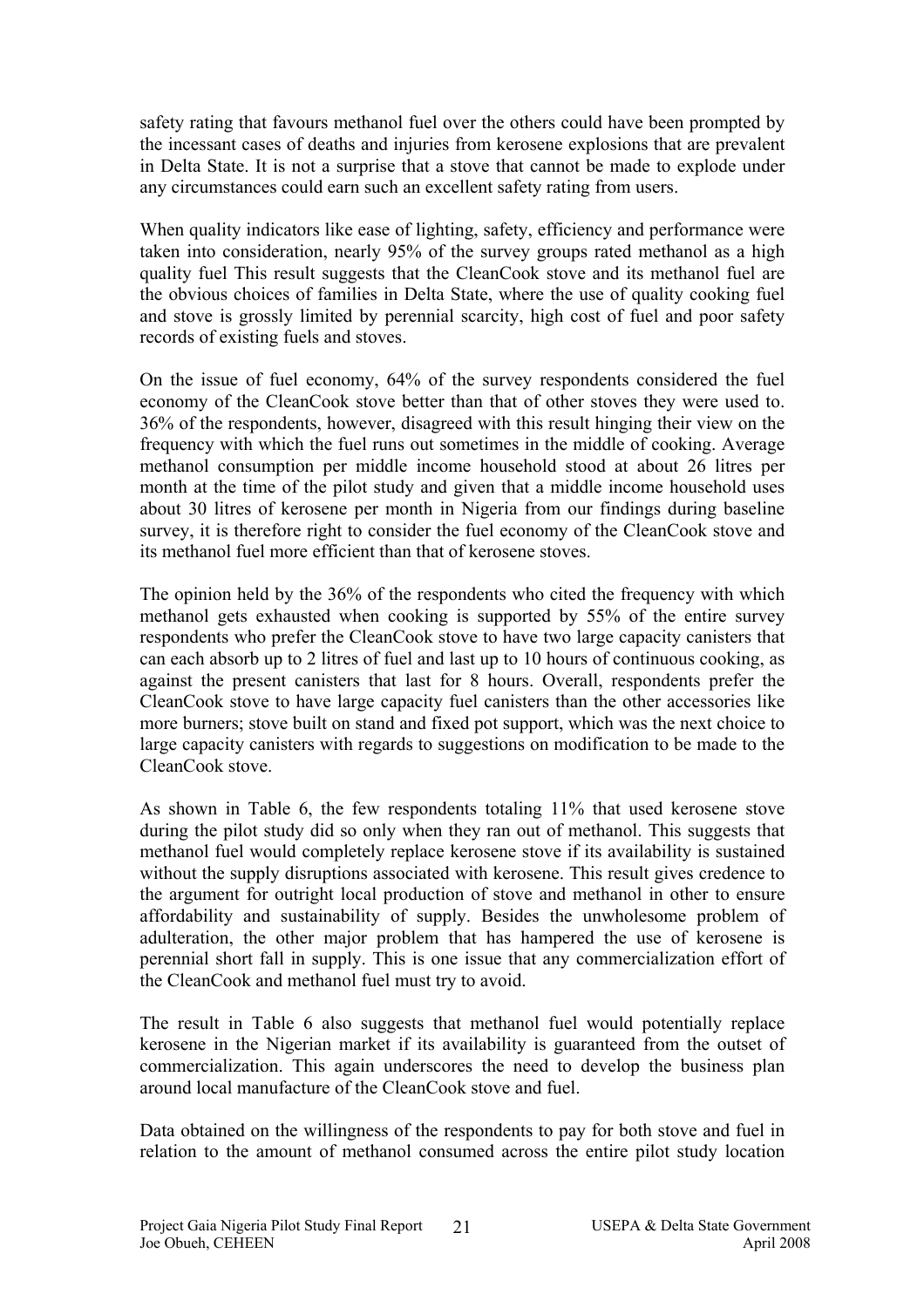indicate an overwhelming desire to have a quality, clean and efficient cooking technology if it is priced within consumers' disposable income. It is worthy of note that the willingness to pay result defied the traditional theory of demand, which is always negatively related to price *ceteris paribus* (Koutsoyainnis 1979). In other words, price is the sole determinant of demand in any free market economy. Although Willingness to Pay data show consumers' benchmark of almost  $\mathbb{N}^{40}$  per litre of methanol and N5000 for the two-burner CleanCook stove, daily demand for methanol, as shown in Tables  $13 - 15$ , indicates consumers' willingness to pay more for fuel irrespective of pricing increment. Consumers' desire to purchase fuel across the entire pilot study location was not affected by pricing increment. Rather, more quantity of fuel was demanded as price per litre increased.

Kerosene is currently priced differently in the two distinct markets that exist for the product in Nigeria. While it is officially sold for about N60 a litre *(hardly ever sourced at this price, though*), it is occasionally available at  $\mathbb{H}100$  per litre in the unofficial market, where the bulk of kerosene is mostly available in Nigeria. Methanol for cooking could find a realistic price in between the prevailing prices in the official and unofficial kerosene market.

Regarding methanol distribution method, survey data show a seeming divided opinion among the respondents. While 52.3% of the entire study respondents agreed with the way methanol fuel was distributed to them in the stove canisters, 43.7% disagreed, saying they are not satisfied with canister distribution. Determined to get specific response regarding their most preferred choice of methanol distribution, respondents were further given the following options to choose from: refillable plastic bottles, stove canisters, graduated jerry cans and sachets. Again, their obvious choices were almost equally divided between the refillable plastic bottle option and that of stove canisters. Results obtained were 35.7% for methanol distribution in refillable plastic bottles and 40% for methanol distribution in stove canisters. So the latter choice prevailed among the respondents.

Moreover, the splendid quality of the design of the CleanCook stove presents an opportunity to distribute denatured methanol directly in the canisters to ensure that users do not come in contact with the fuel at all times. The stove canisters are uniquely designed in a way that methanol, once poured into the canisters, can neither spill nor explode but only comes into use by evaporative means inside the stove burning chambers when it is needed to burn. Methanol consumption data further show that a litre of fuel was just enough to cook by a family per day, which translates to 7 litres per week. This justifies a distribution model that would have the consumer making a start up acquisition of seven fuel canisters that could either be taken daily or weekly to a certified fuel dealer to drop off any spent canisters for refilled ones. Fuel would be sold on a tare or weight basis much like the way LPG is currently sold, but with more extensive control and oversight on the part of the certified dealer.

Given the inherent nature of methanol, which must be kept out of harm's way, it therefore becomes absolutely expedient to stick to its delivery in the stove canisters as agreed by majority of the respondents, who had the privilege of learning about the physical and chemical nature of methanol from the surveyors prior to placement of stoves in their homes. The primary cook in one of Abraka survey households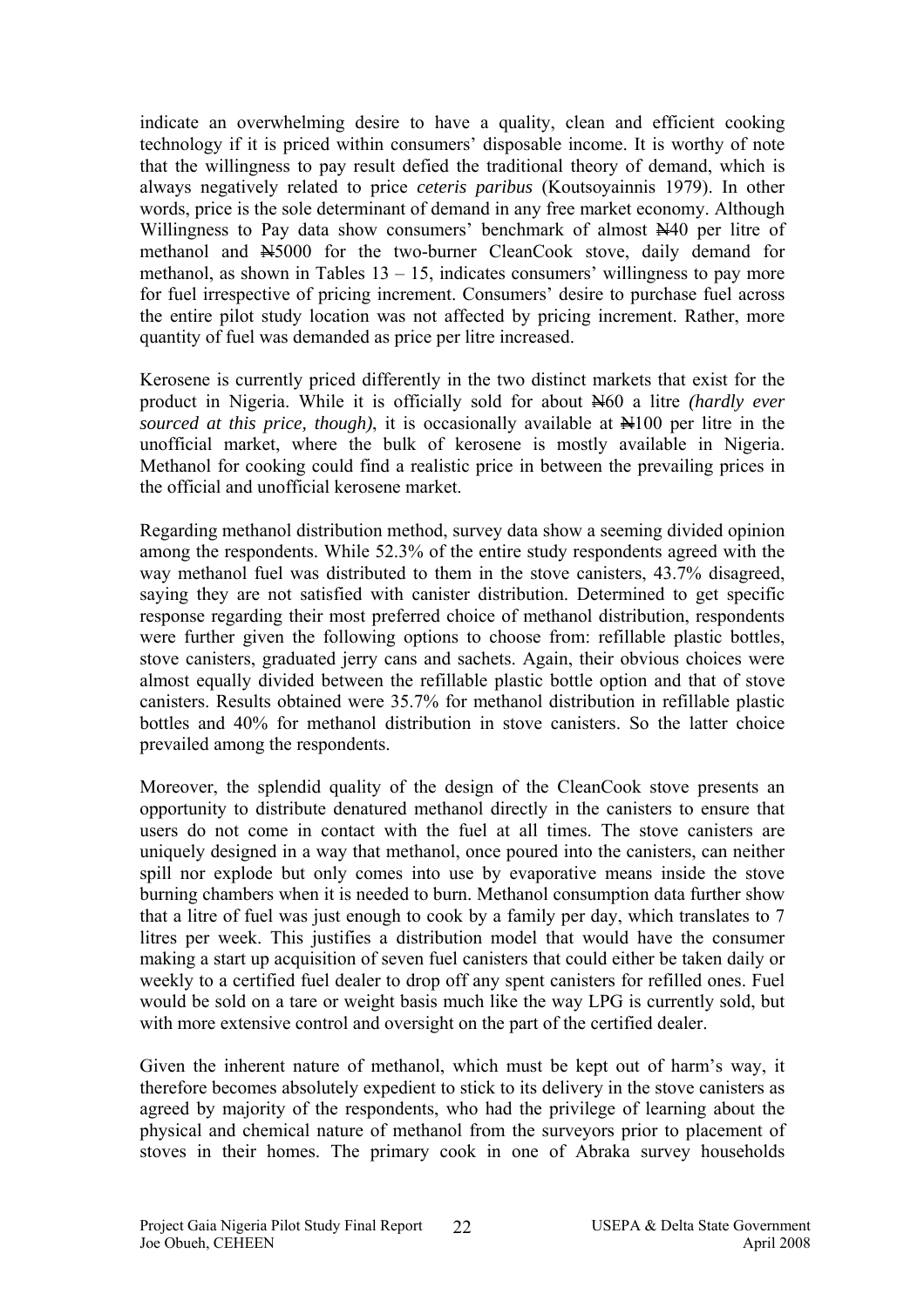*CCDH/ABK/045*, Mrs. Comfort Ayigbe, could not agree more with the option of methanol distribution in the stove canisters. She cautioned the survey team that on no account should methanol be exposed in liquid, given that her 4- year-old son was once a victim of accidental kerosene ingestion that was nearly fatal.

On the health impact of the methanol cooking technology in the study homes, data shown in Table 12 indicate that the use of the CleanCook stove in place of fuelwood and kerosene in 150 pilot study households resulted in improvements in indoor air quality (IAQ) as testified by about 92% of the respondents. The health implications of these improvements in IAQ are difficult to quantify, as the study did not collect any information on the participants' personal exposure or health status. Direct observations and perception of IAQ were, however, applied by the surveyors over the pilot study duration. These methods, although subject to empirical limitations, did reveal the perceptive impact of the methanol cooking technology on IAQ. Further research on the health implications of the improvements in IAQ cited by the respondents is advocated.

## **6.0 Conclusion**

The outcome of the pilot study of the methanol-fueled CleanCook stove in 150 homes in Delta State has been positive. The stove and its methanol fuel were overwhelmingly accepted by almost all the respondents that participated in the study. Families were very pleased with the following attributes of the new cooking technology: quality of both stove and fuel; performance and efficiency of both stove and fuel; safety of both stove and fuel; fuel economy of fuel and stove as well as the way methanol fuel was distributed to them.

Results on the willingness of respondents to pay for both stove and fuel show a strong desire of families not only to pay a reasonable amount for fuel and stove, but also consumers' eagerness to switch over to the new cooking technology. These desires, however, did not come without a caveat: promoters must ensure adequate supply of methanol and stove at all times unlike the situation with kerosene, LPG and fuelwood that have been hampered by perennial scarcity besides other disadvantages.

Consumers' desire to pay a reasonable price for fuel methanol as shown in the pilot study results is to an extent dependent on their disposable income. In other words, an appropriate pricing for methanol should not exceed the upper limit (unofficial price) of current price of kerosene. Methanol, being a free market commodity that must be priced according to the vagaries of market forces, can only attract a reasonable price that the consumers anticipate when local production is guaranteed. This same assertion applies to the stove, making local production of both stove and fuel inevitable if business must attain its bottom line efficiency.

Be that as it may, the pilot study results have shown that clearly an entry point exists for the methanol fuel and CleanCook stove business in Delta State, and by extension, Nigeria. We therefore recommend that it is a business worth investing.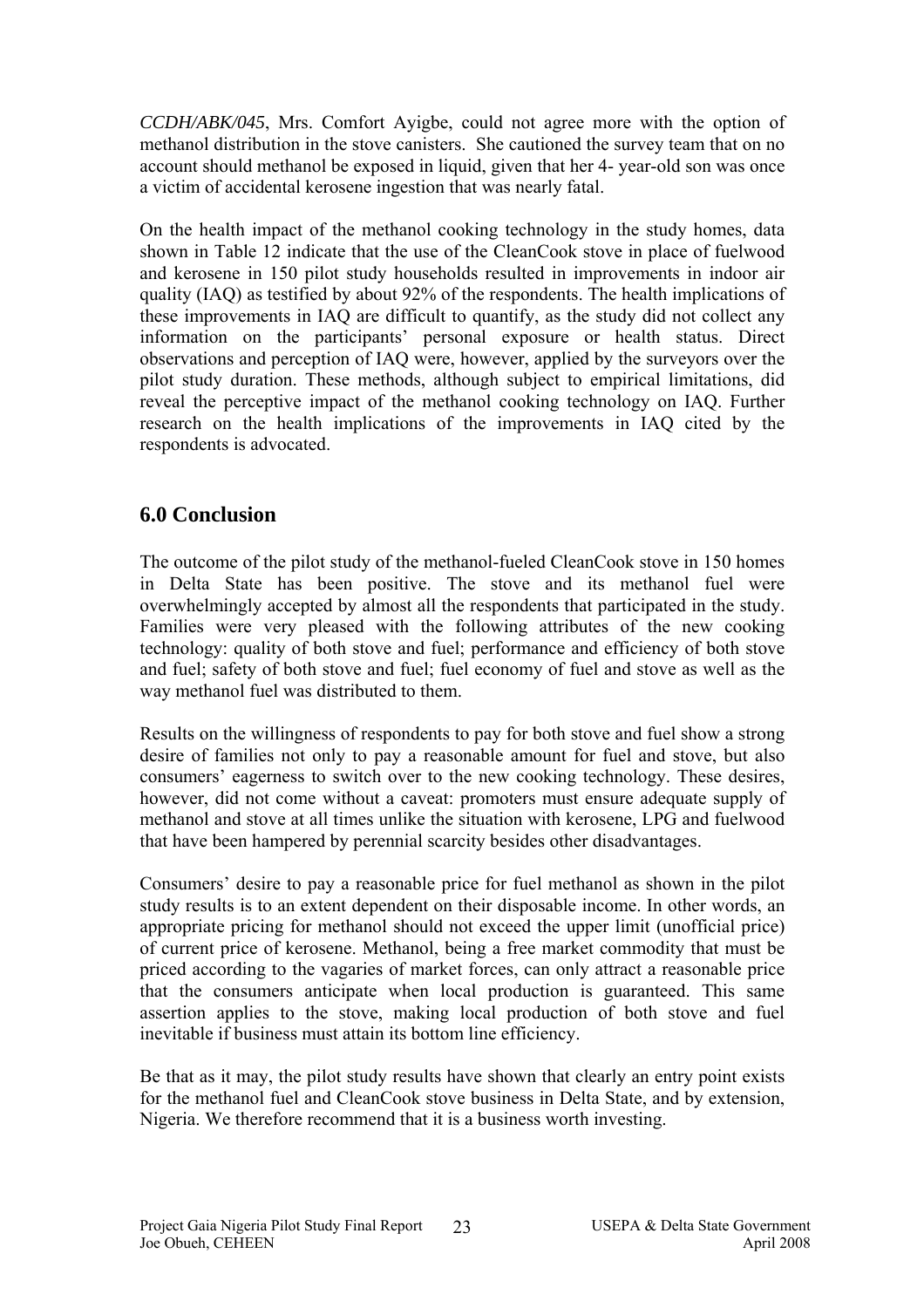### **References**

- Koutsoyiannis, A (1979) "Theory of Consumer Behaviour", Modern Microeconomics, 2<sup>nd</sup> Edition, Macmillian Press. Pp 13 - 14
- National Population Census (2006) "Breakdown of Delta State Population Data", National Population Commission, Asaba, Delta State.
- Obueh, J (2006) "Methanol Stoves for Indoor Air Pollution Reduction in Delta State, Nigeria – Addressing the needs of People for Clean Energy" Boiling Point Technical Journal. No. 52, 2006. Pp 27 – 29

## **Acknowledgement**

Our gratitude goes to Dr. Charles Andy Stokes, who developed the entire Project Gaia concept. We express our sincere appreciation to the following organizations, entities and individuals that contributed immensely to the success of this study: U.S. Environmental Protection Agency – Partnership for Clean Indoor Air Initiative, under which this project was adequately funded; the Government of Delta State and the staff of its Ministry of Power and Energy, which contributed funds and invaluable resources to the project from inception in the state; Dometic AB, which provided funding and material support to the project from the outset; the Stokes Consulting Group, which contributed funds and technical facilitation to the project from inception; HydroChem Linde, the project technical partner.

We wish to specially thank Mr. Harry Stokes of the Stokes Consulting Group whose staying power ensured the successful completion of this study, besides facilitating Project Gaia-Nigeria. We say many thanks to Jim Murren, Cheryl O'Brian, both international staff of Project Gaia Research Studies and the Stokes Consulting Group, for their outstanding technical and resource contributions to the entire pilot study and the writing of this final report. We sincerely appreciate the remarkable contributions of John Mitchell and Brenda Doroski of the U.S.EPA. We say many thanks to Roger Samson and Stephanie Bailey of REAP-Canada.

Finally, we appreciate the collective contribution of the following Centre for Household Energy and Environment ad hoc surveyors, who undertook all field tasks involved in the pilot study as well as contributing invaluable time to the outcome of this report: Lucious Eruogi, Henry Okotie, Chukuma Obueh, Ebele Aniekwe, Doris Agbija, Helen Mokwunye, Wosilat Braimoh, Esther Okoh, Felix Tuedor, Elohor Oghotomor.